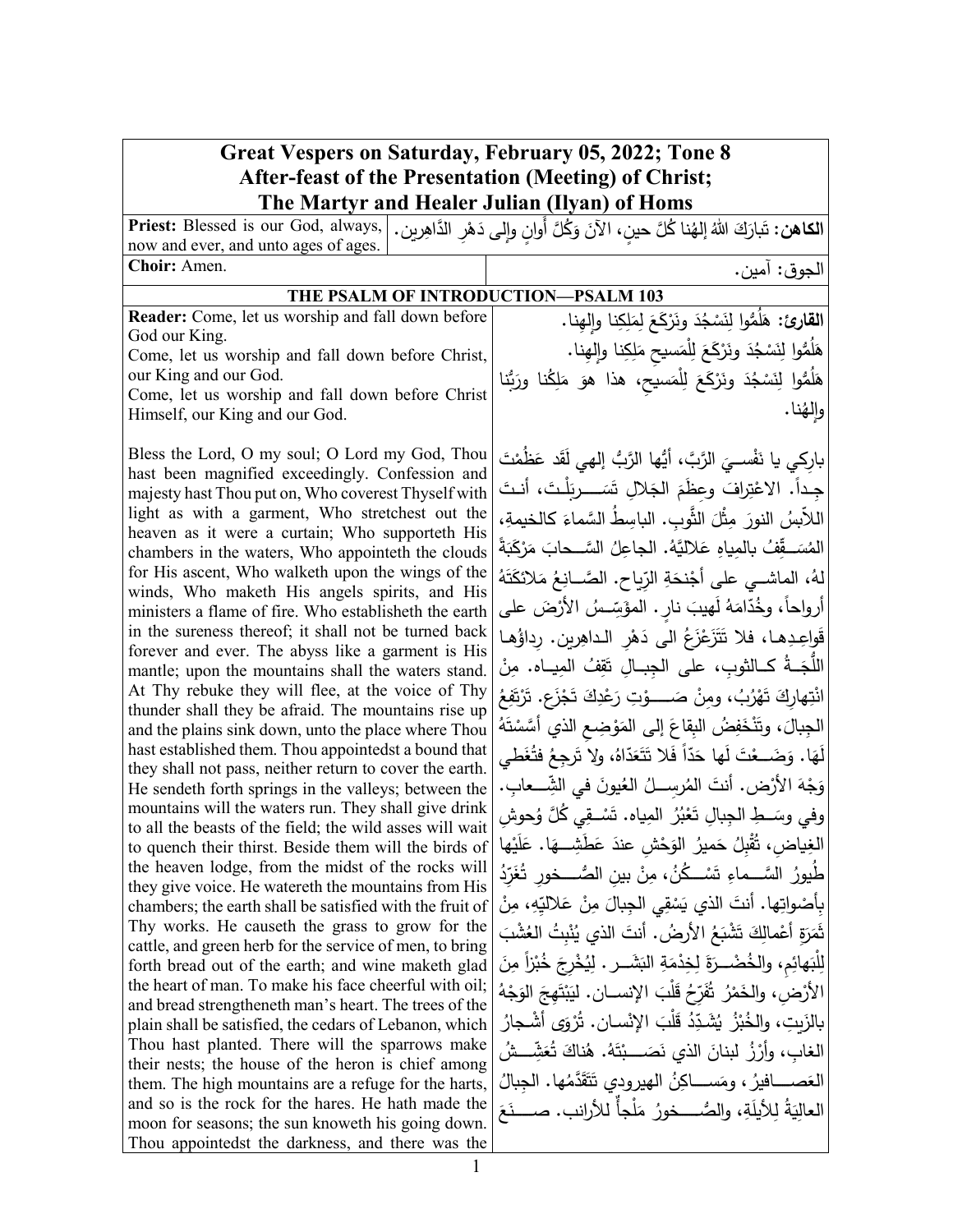| night, wherein all the beasts of the forest will go                                                               | القَمَرَ للأوقاتِ، والشَّــــمْسُ عَرَفَتْ غُروبَها. جَعَلَ                            |
|-------------------------------------------------------------------------------------------------------------------|----------------------------------------------------------------------------------------|
| abroad; young lions roaring after their prey, and<br>seeking their food from God. The sun ariseth, and            | الظُّلْمَةَ فكانَ لَيْلٌ، وفيهِ تعْبُرُ  جميعُ وحوشِ الـغاب.                           |
| they are gathered together, and they lay them down                                                                | أشْــــــبالٌ تَزْأَرُ لِتَخْطُفَ وتَطْلُبَ مِنَ اللهِ طَعـامَهـا.                     |
| in their dens. Man shall go forth unto his work, and                                                              |                                                                                        |
| to his labor until the evening. How magnified are                                                                 | أشرَقَتِ الشَّمسُ فاجتَمَعَتْ، وفي صِـيَرِها رَبَضَـت.                                 |
| Thy works, O Lord! In wisdom hast Thou made them                                                                  | يَخْرُجُ الإنســــانُ إلى عَمَلِهِ وإلى صِــــناعَتِهِ حتى                             |
| all. The earth is filled with Thy creation. So is this<br>great and spacious sea, wherein are things creeping     | المَســـــــاء . مـا أَعْظَمَ أَعْمـالَكَ يـا ربُّ، كلَّهـا بـحِكْمَةٍ                 |
| innumerable, small living creatures with the great.                                                               | صَــــــنَعْتَ. قَدِ امْتَلأَتِ الأَرضُ مِنْ خَليقَتِكَ. هذا                           |
| There go the ships; there this leviathan, whom Thou                                                               |                                                                                        |
| hast made to play therein. All things wait on Thee, to                                                            | البَحْرُ الكَبِيرُ الواسِـــــعُ، هناكَ دَبّاباتٌ لا عَدَدَ لَهَا،                     |
| give them their food in due season; when Thou givest                                                              | حَيَواناتٌ صِغَارٌ مَعَ كِبارٍ . هُناكَ تَجْرِي السُّفُنُ، هذا                         |
| it them, they will gather it. When Thou openest Thy<br>hand, all things shall be filled with goodness; when       | التِّنّينُ الذي خَلَقْتَهُ يَلْعَبُ فيه. وكلّها إيّاكَ تَتَرَجَّى،                     |
| Thou turnest away Thy face, they shall be troubled.                                                               | لِتُعْطِيَهِا طعامَها في حينِه، وإذا أنتَ أَعْطَيْتَها                                 |
| Thou wilt take their spirit, and they shall cease; and                                                            |                                                                                        |
| unto their dust shall they return. Thou wilt send forth                                                           | جمَعَتْ. تَفْتَحُ يدَكَ فَيَمْتَلِئُ الكُلُّ خيْراً، تَصْـــــرفُ                      |
| Thy Spirit, and they shall be created; and Thou shalt<br>renew the face of the earth. Let the glory of the Lord   | وجهَكَ فَيَضْــــطَرِبون. تَنْزِعُ أرواحَهُمْ فَيَفْنَوْنَ، وإلى                       |
| be unto the ages; the Lord will rejoice in His works.                                                             | تُرابِهِمْ يَرْجِعونَ. تُرْسِلُ روحَكَ فَيُخلَقُونَ، وتُجَدِّدُ وَجْهَ                 |
| Who looketh on the earth and maketh it tremble,                                                                   | الأرض. لِيَكُنْ مَجْدُ الرَّبِّ إلى الـدهْرِ ، يَفْرَحُ الرَّبُّ                       |
| Who toucheth the mountains and they smoke. I will                                                                 |                                                                                        |
| sing unto the Lord throughout my life, I will chant to                                                            | بأعمالِه. الذي يَنْظُرُ إلى الأرْضِ فيَجْعَلَها تَرْتَعِدُ،                            |
| my God for as long as I have my being. May my<br>words be sweet unto Him; I will rejoice in the Lord.             | وِيَمَسُ الْجِبالَ فِتُدَخِّنُ. أَسَـــبِّحُ الرَّبَّ في حَيَاتِي،                     |
| O that sinners would cease from the earth, and they                                                               | وأَرَّتِلُ لِإلهِي ما دُمْتُ مَوْجوداً. يَلَّذُ لَهُ تَأْمُلِي، وأنا                   |
| that work iniquity, that they should be no more. Bless                                                            | أَفْرَحُ بِالرَّبِّ. لِتَبِدِ الْخَطَأَةُ مِنَ الأَرضِ، ولا يبْقَ فيها                 |
| the Lord, O my soul. The sun knoweth his going                                                                    |                                                                                        |
| down. Thou appointedst the darkness, and there was                                                                | الأَثْمَة. بارِكِي يا نفسِــــيَ الرَّبّ. الشَّـــمْسُ عَرَفَتْ                        |
| the night. How magnified are Thy works, O Lord! In<br>wisdom hast Thou made them all.                             | غُروبَها، جَعَلَ الظُلْمَةَ فكانَ لَيْلٌ. ما أعظَمَ أعمالَكَ                           |
|                                                                                                                   | يا ربُّ، كلِّها بحِكْمَةٍ صَنَعْتَ.                                                    |
| Glory to the Father, and to the Son, and to the Holy                                                              | المَجْدُ للِآبِ، والآبنِ، والروحِ القُدُسِ، الآنَ وكُلَّ أُوانِ                        |
| Spirit; both now and ever, and unto ages of ages.<br>Amen.                                                        | والِي دَهْرِ الداهرِينِ. آمينِ.                                                        |
| Alleluia, Alleluia, Alleluia. Glory to Thee, O God.                                                               | هَلِلوبِيا، هَلِلوبِيا، هَلِلوبِيا، المَجْدُ لَكَ يا الله. (ثلاثا)                     |
| ( <i>thrice</i> )                                                                                                 |                                                                                        |
| O our God and our Hope, glory to Thee!                                                                            | يا إلهَنا وَرَجاءَنَا لَكَ الْمَجْدِ.                                                  |
| THE GREAT LITANY                                                                                                  |                                                                                        |
| <b>Deacon:</b> In peace, let us pray to the Lord.                                                                 | ا <b>لشماس:</b> بِسَلام إلى الرَّبِّ نَطْلُب.                                          |
| Choir: Lord, have mercy.                                                                                          | ا <b>لجوقة</b> : يا رَبُّ ارْحَم.                                                      |
| <b>Deacon:</b> For the peace from                                                                                 | الشعاس: مِنْ أَجْلِ السَّلام الذي مِنَ العُلى وخَلاصِ نُفوسِناً، إلى الرَّبِّ نَطْلُب. |
| above and the salvation of our                                                                                    |                                                                                        |
| souls, let us pray to the Lord.<br>Choir: Lord, have mercy.                                                       |                                                                                        |
|                                                                                                                   | ا <b>لجوقة</b> : يا رَبُّ ارْحَم.                                                      |
| <b>Deacon:</b> For the peace of the whole world, the good<br>estate of the Holy Churches of God, and the union of | ا <b>لشماس</b> : مِنْ أَجْلِ سَلام كُلِّ العالَم وحُسْنِ شَاتِ                         |
| all, let us pray to the Lord.                                                                                     | كنائِسِ اللهِ المُقَدَّسَةِ، واتِّحادِ الكُلِّ، إلى الرَّبِّ نَطلُب.                   |
| Choir: Lord, have mercy.                                                                                          | ا <b>لجوقة:</b> يا رَبُّ ارْحَم.                                                       |
|                                                                                                                   |                                                                                        |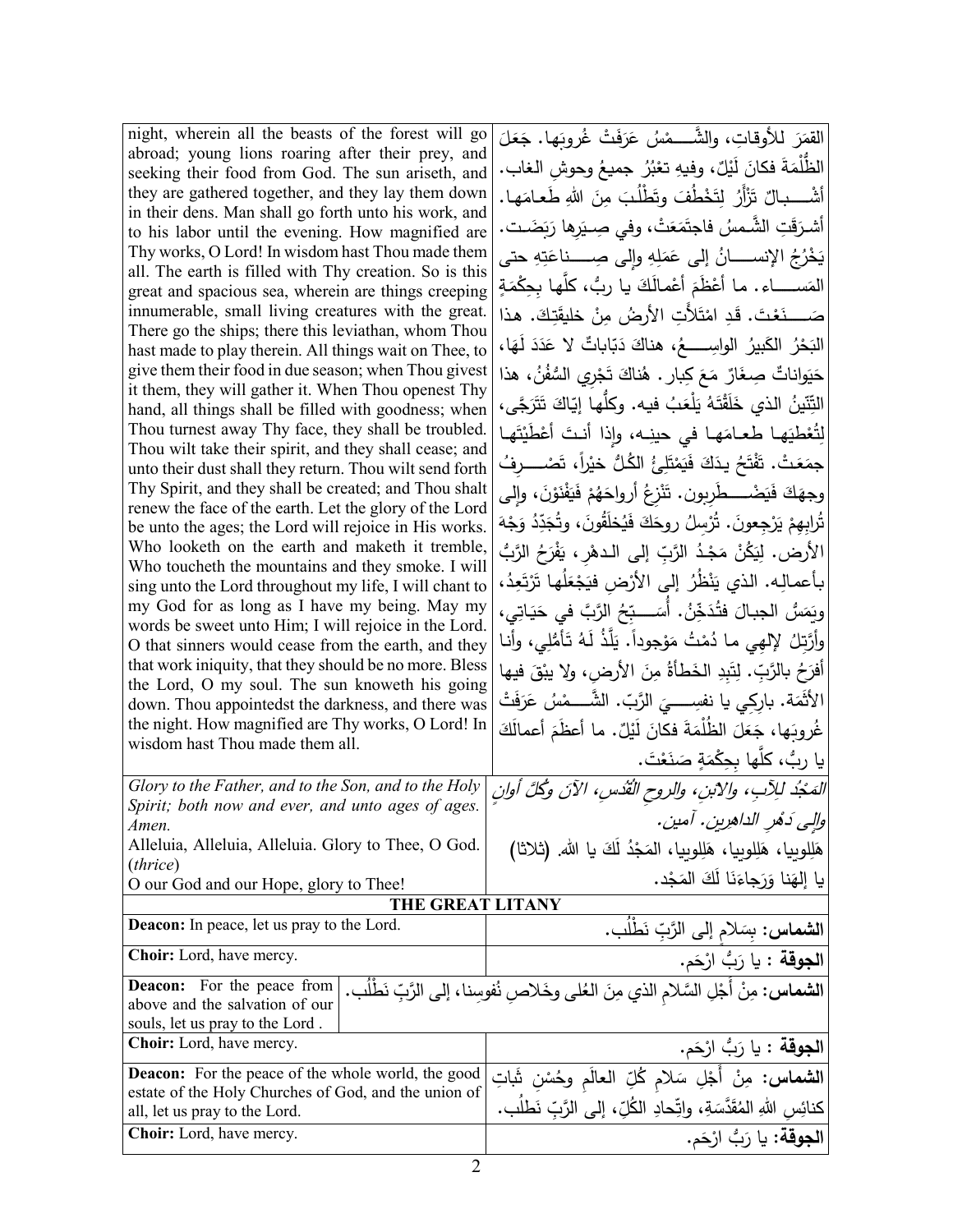| <b>Deacon:</b> For this Holy House and those who<br>with faith, reverence, and fear of God enter      | <b>الشماس:</b> مِنْ أَجْلِ هذا البَيْتِ المُقَدَّس، والذينَ يَدْخُلُونَ إليهِ          |
|-------------------------------------------------------------------------------------------------------|----------------------------------------------------------------------------------------|
| therein, let us pray to the Lord.                                                                     | بإيمانِ وَوَرَعٍ وَخَوفِ اللهِ، إلى الرَّبِّ نَطْلُبٍ.                                 |
| Choir: Lord, have mercy.                                                                              | ا <b>لجوقة:</b> يا رَبُّ ارْحَم.                                                       |
| Deacon: For our father and Metropolitan N., (our                                                      | ال <b>شماس:</b> مِنْ أَجْلِ أبينا ومتروبوليتِنا (فلان) وأسقُفِنا                       |
| Archbishop N. or Bishop N.), the honorable<br>presbytery, the diaconate in Christ, all the clergy and | (فلان) والكَهَنَةِ الْمُكَرَّمِينَ والشَمامسةِ الخُدّامِ بالمَسيحِ،                    |
| people, let us pray to the Lord.                                                                      | وجميع الإكليروسِ والشَّعْبِ، إلى الرَّبِّ نَطْلَب.                                     |
| Choir: Lord, have mercy.                                                                              | ا <b>لجوقة:</b> يا رَبُّ ارْحَم.                                                       |
| <b>Deacon: For Metropolitan Paul and Archbishop</b>                                                   | الشماس: مِنْ أجلِ المِتْروبوليتِ بولُسَ والمِطْرانِ يوحَنا                             |
| John and their quick release from captivity and<br>safe return, let us pray to the Lord.              | وفَكِّ أَسْرِهِما وعَوْدَتِهِما سالِمَيْنِ، إلى الرَّبِّ نَطْلُبٍ.                     |
| Choir: Lord, have mercy.                                                                              | ا <b>لجوقة:</b> يا رَبُّ ارْحَم.                                                       |
| For our country, its President, civil<br>Deacon:                                                      | (في أمريكا) الشمَّاس: مِنْ أَجْلِ حُكّام هَذا البَلَدِ،                                |
| authorities, and Armed Forces, let us pray to the Lord.                                               | ومُؤازَرَتِهِمْ في كُلِّ عَمَلٍ صالِحٍ، إلى الرَّبِّ نَطْلُب.                          |
| Choir: Lord, have mercy.                                                                              | ا <b>لجوق</b> : يا رَبُّ ارْحَم.                                                       |
| <b>Deacon:</b> For this city and every city and countryside                                           | ا <b>لشماس :</b> مِنْ أَجْلِ هذهِ المَدينةِ، وجَميع المُدُن والقُرى                    |
| and the faithful who dwell therein, let us pray to the<br>Lord.                                       | والمؤْمنينَ الساكِنينَ فِيها، إلى الرَّبِّ نَطْلُب.                                    |
| Choir: Lord, have mercy.                                                                              | ا <b>لجوقة:</b> يا رَبُّ ارْحَم.                                                       |
| For healthful seasons, abundance of the<br>Deacon:                                                    | ا <b>لشماس:</b> مِنْ أَجْلِ اعْتِدالِ الأَهْوِيَةِ وخِصْبِ الأَرْض                     |
| fruits of the earth, and peaceful times, let us pray to<br>the Lord.                                  | بالثِمار ، وأَوْقاتٍ سلاميَّةٍ، إلى الرَّبِّ نَطْلُب.                                  |
| Choir: Lord, have mercy.                                                                              | ا <b>لجوقة:</b> يا رَبُّ ارْحَم.                                                       |
| Deacon: For travelers by sea, by land, and by<br>air, the sick, the suffering, the captive, and for   | ا <b>لشماس:</b> مِنْ أَجْلِ المُسافرينَ في النَحْرِ والنَرِّ والجوِّ،                  |
| their salvation, let us pray to the Lord.                                                             | والمَرْضى والمَضْنِيينَ، والأَسْرَى وخَلاصِهِمْ، إلى الرَّبِّ نَطْلَب.                 |
| Choir: Lord, have mercy.                                                                              | ا <b>لجوقة:</b> يا رَبُّ ارْحَم.                                                       |
| Deacon: For our deliverance from all tribulation,                                                     | ا <b>لشماس:</b> مِنْ أَجْلِ نَجاتِنا مِنْ كُلِّ ضيق وَغَضَبِ                           |
| wrath, danger, and necessity, let us pray to the Lord.                                                | وخَطْرِ وَشِدَةٍ، إِلَى الرَّبِّ نَطْلَبٍ.                                             |
| Choir: Lord, have mercy.                                                                              | ا <b>لجوقة:</b> يا رَبُّ ارْحَم.                                                       |
| <b>Deacon:</b> Help us; save us; have mercy on us; and keep                                           | ا <b>لشماس:</b> أعْضُدْ وَخَلِّصْ وارْحَمْ واحفَظْنا يا اللهُ بنِعْمَتِكَ.             |
| us, O God, by Thy grace.<br>Choir: Lord, have mercy.                                                  | <b>الجوقة:</b> يا رَبُّ ارْحَم.                                                        |
| <b>Deacon:</b> Calling to remembrance our all-                                                        | ال <b>شماس:</b> بعدَ ذِكْرِنا الكلِّيَةَ القَداسَةِ الطاهِرَةَ، الفائِقَةَ البَرَكاتِ، |
| holy, immaculate, most blessed<br>and                                                                 | المَجيدةَ، سيّدَتَنا والِدةَ الإِلهِ الدائِمَةَ البَتوليَّةِ مَرْيَمَ، مَعَ جَميع      |
| glorious Lady the Theotokos and ever-<br>Virgin Mary, with all the Saints, let us                     | القدِّيسين، لِنوْدِعْ أَنفُسَنا وبَعْضُنا بَعْضاً وَكُلَّ حَياتِنا لِلْمَسيحِ الإِله.  |
| commend ourselves and each other, and all                                                             |                                                                                        |
| our life unto Christ our God.<br>Choir: To Thee, O Lord.                                              | ا <b>لجوقة:</b> لَكَ يا رَبّ.                                                          |
| Priest: For unto Thee are due all glory, honor, and                                                   |                                                                                        |
| worship to the Father and to the Son and to the                                                       | ا <b>لكاهن:</b> لأنَّهُ يَنْبَغي لَكَ كُلُّ تَمْجِيدِ وإِكْرامِ وسُجودٍ، أيها الآبُ    |
| Holy Spirit, now and ever, and unto ages of ages.                                                     | والابنُ والروحُ القدُسُ، الآنَ وكلَّ أوان، وإلى دهر الداهرين.                          |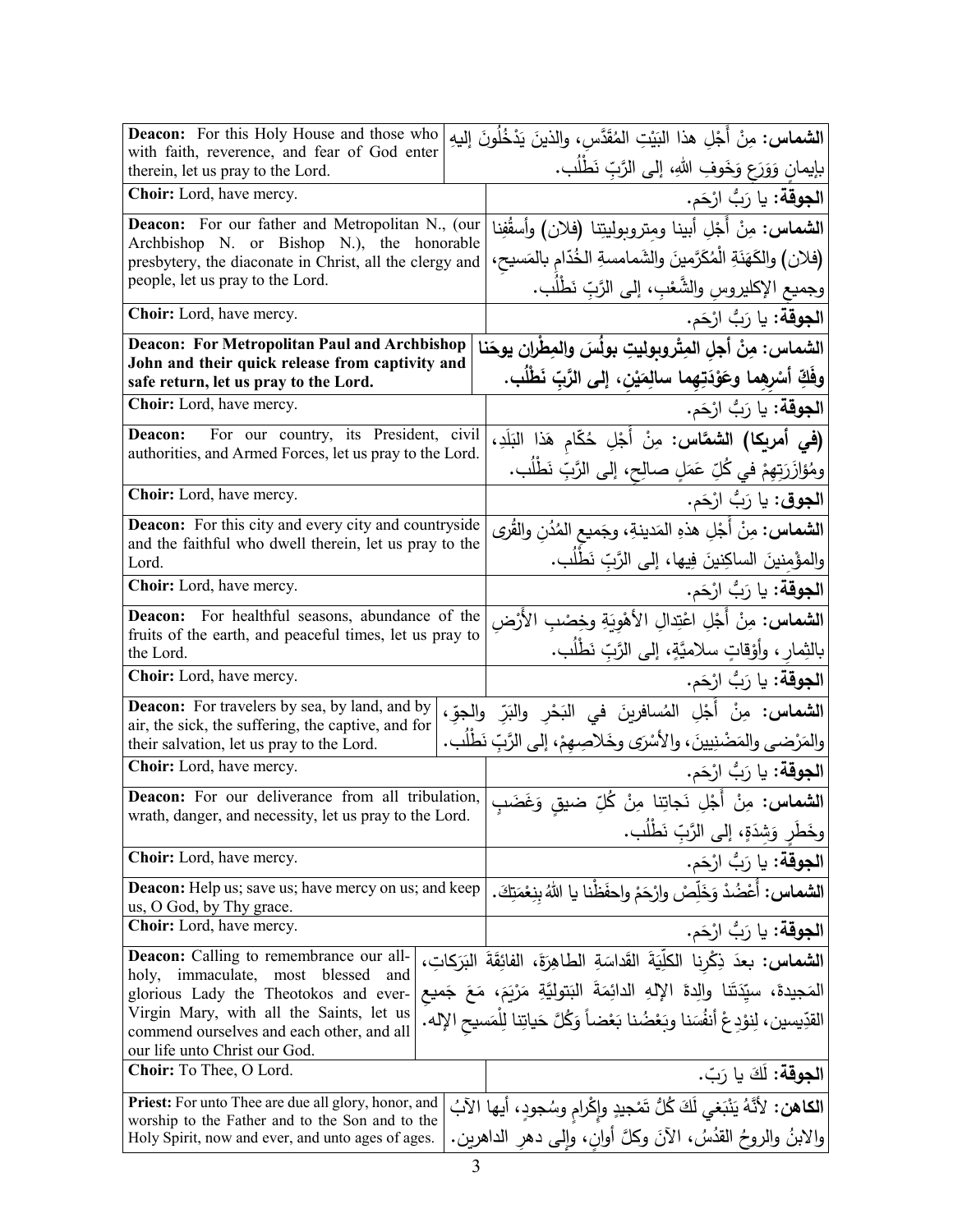| Choir: Amen.                                                                                                                                   | الجوقة: آمين.                                                                               |  |
|------------------------------------------------------------------------------------------------------------------------------------------------|---------------------------------------------------------------------------------------------|--|
| "BLESSED IS THE MAN" and verses                                                                                                                |                                                                                             |  |
| Blessed is the man who walks not in the counsel of the wicked.<br>Verse:                                                                       |                                                                                             |  |
| Refrain: Alleluia. Alleluia. Alleluia.                                                                                                         |                                                                                             |  |
| <i>Verse:</i>                                                                                                                                  | For the Lord knows the way of the righteous, but the way of the wicked will perish. Refrain |  |
| Serve the Lord in fear and rejoice; rejoice in Him with trembling. Refrain<br>Verse:                                                           |                                                                                             |  |
| Blessed are all who take refuge in Him. Refrain<br>Verse:                                                                                      |                                                                                             |  |
| Arise, arise, O Lord. Save me O my God. Refrain<br>Verse:<br>Salvation belongs to the Lord. Thy blessing be upon Thy people. Refrain<br>Verse: |                                                                                             |  |
| Verse:                                                                                                                                         | Glory to the Father and to the Son and to the Holy Spirit, both now and ever and unto ages  |  |
| of ages.                                                                                                                                       |                                                                                             |  |
| Amen. Alleluia. Alleluia. Alleluia. Glory to Thee O God (3 times).                                                                             |                                                                                             |  |
| THE LITTLE LITANY                                                                                                                              |                                                                                             |  |
| <b>Priest:</b> Again and again, in peace, let us pray to the                                                                                   | ا <b>لكاهن:</b> أيْضاً وأيْضاً بِسَلام إلى الرَّبِّ نَطْلُب.                                |  |
| Lord.                                                                                                                                          |                                                                                             |  |
| <b>Choir:</b> Lord, have mercy.                                                                                                                | ا <b>لجوق</b> : يا رِبُّ ارْحَمْ.                                                           |  |
| <b>Priest:</b> Help us; save us; have mercy on us; and                                                                                         | ا <b>لكاهن:</b> أعْضُدْ، وَخَلِّصْ، وارْحَمْ، واحفَظْنا يا اللهُ بِنِعْمَتِكَ.              |  |
| keep us, O God, by Thy grace.                                                                                                                  |                                                                                             |  |
| <b>Choir:</b> Lord, have mercy.                                                                                                                | ا <b>لجوق</b> : يا رِبُّ ارْحَمْ.                                                           |  |
| Priest: Calling to remembrance our all-holy,                                                                                                   | الكاهن: بعدَ ذِكْرِنا الكُلِّيَّةَ القَداسَةِ، الطاهِرَةَ، الفائِقَةَ                       |  |
| immaculate, most-blessed and glorious Lady the                                                                                                 | البَرَكاتِ المَجيدة، سيِّدَتَنا والِدَةَ الإِلهِ الدائِمَةَ البَتولِيَّةِ مَرْيَمَ          |  |
| Theotokos and ever-virgin Mary, with all the saints:<br>let us commend ourselves and each other, and all                                       | مَعَ جميع القدِّيسين، لِنُوْدِعْ أَنْفُسَنا وبَعْضُنا بَعْضاً وَكُلَّ                       |  |
| our life unto Christ our God.                                                                                                                  |                                                                                             |  |
| Choir: To Thee, O Lord.                                                                                                                        | حَياتِنا لِلْمَسيح الإِله.                                                                  |  |
| Priest: For Thine is the might, and Thine is the                                                                                               | الجوق: لكَ يا ربّ.                                                                          |  |
| kingdom, and the power and the glory of the Father                                                                                             |                                                                                             |  |
| and of the Son and of the Holy Spirit, now and ever,                                                                                           | الكاهن:لأنَّ لكَ العِزَّةَ ولِكَ المُلْكَ والقُوَّةَ والمَجْدَ أَيُّها الآبُ                |  |
| and unto ages of ages.                                                                                                                         | والإبنُ والروحُ القُدُسُ، الآنَ وكُلَّ أوانِ وإلى دَهْرِ الدَّاهِرِينِ.                     |  |
| Choir: Amen.                                                                                                                                   | الجوق: آمين.                                                                                |  |
| "O LORD, I HAVE CRIED" IN TONE EIGHT                                                                                                           |                                                                                             |  |
| O Lord, I have cried out unto Thee, hear Thou me;                                                                                              | يا ربِّ إليكَ صَرَخْتُ، فَاسْتَمِعْ لي، إِسْتَمِعْ لي يا ربُّ.                              |  |
| hear Thou me, O Lord. O Lord, I have cried out unto                                                                                            | يا ربِّ إليْكَ صَرَخْتُ فاسْتَمِعْ لي، أَنْصِتْ إلي صوتِ                                    |  |
| Thee, hear Thou me. Give ear to the voice of my                                                                                                |                                                                                             |  |
| supplication when I cry out unto Thee: hear Thou<br>me, O Lord.                                                                                | تَضَرُّعِي حينَ أَصْرُخُ إِلَيكَ، إِسْتَمِعْ لِي يا رَبِّ.                                  |  |
| Let my prayer be set forth before Thee as the                                                                                                  | لِتَسْتَقِمْ صَلاتي كالبَخور أمامَكَ، ولْيَكُنْ رَفْعُ يَدَيَّ                              |  |
| incense, and the lifting up of my hands as the                                                                                                 |                                                                                             |  |
| evening sacrifice; hear Thou me, O Lord.                                                                                                       | كَذَبِيحَةٍ مَسائيَّةٍ، إِسْتَمِعْ لي يا رَبُّ.                                             |  |
| Set a watch, O Lord, before my mouth, and a                                                                                                    | إجْعَلْ يا رَبُّ حارساً لِفَمي وبِاباً حَصيناً على شَفَتَيَّ.                               |  |
| protecting door round about my lips.                                                                                                           |                                                                                             |  |
| Incline not my heart to evil words, to make excuses<br>in sins.                                                                                | لا تُمِلْ قَلْبِي إِلَى كَلامِ الشّرِّ فَيَتَعَلَّلَ بِعِلَلِ الخطايا.                      |  |
| With men that work iniquity; and I will not                                                                                                    |                                                                                             |  |
| communicate with the choicest of them.                                                                                                         | مَعَ الناسِ العامِلينَ الإثْمَ ولا أتَّفِقُ مَعَ مُخْتارِيهِمْ.                             |  |
| The just man shall correct me in mercy and shall                                                                                               | سَيؤَدِّبُنى الصدِّيقُ بِرَحْمَةٍ وبِوَبِّخُنى أمّا زيتُ الخاطِئ                            |  |
| reprove me; but let not the oil of the sinner anoint                                                                                           |                                                                                             |  |
| my head.                                                                                                                                       | فلا يُدهَنُ به رأِسي.                                                                       |  |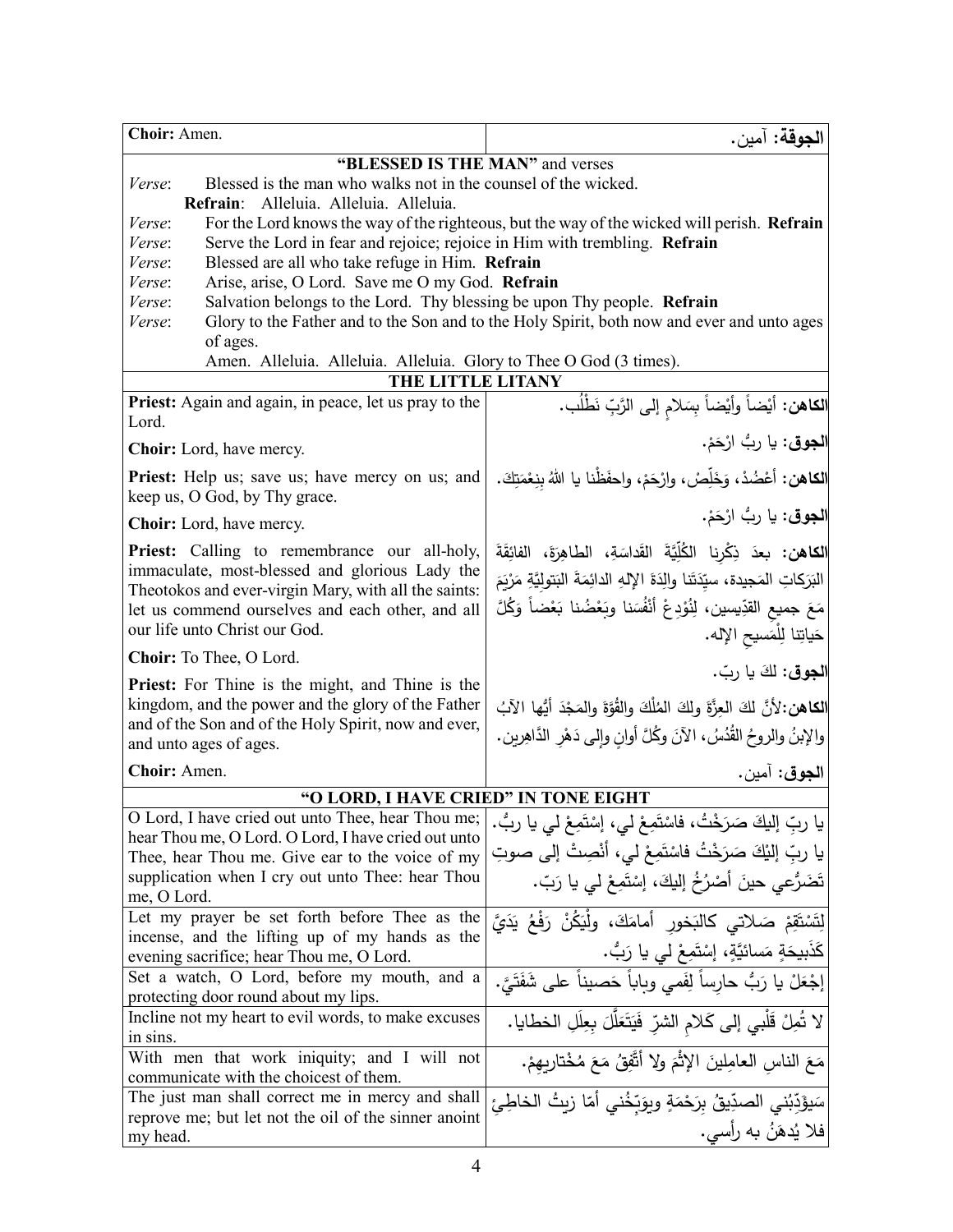| For my prayer also shall still be against the things                                                   |                                                                                                                                                                                                                                                                                       |
|--------------------------------------------------------------------------------------------------------|---------------------------------------------------------------------------------------------------------------------------------------------------------------------------------------------------------------------------------------------------------------------------------------|
|                                                                                                        | لأنَّ صَلاتي أيضاً في مَسَرَّتِهِمْ، قَدِ ابْتُلِعَتْ قُضاتُهُمْ                                                                                                                                                                                                                      |
| with which they are well pleased; their judges                                                         | مُلْتَصِقِينَ بِصَخْرَةٍ.                                                                                                                                                                                                                                                             |
| falling upon the rock have been swallowed up.                                                          |                                                                                                                                                                                                                                                                                       |
| They shall hear my words, for they are sweet; as<br>when the thickness of the earth is broken upon the |                                                                                                                                                                                                                                                                                       |
| ground, their bones are scattered by the side of hell.                                                 | يَسْمَعونَ كَلِماتي ۖ فَإِنَّها قَدِ اسْتُلِذَّتْ مِثْلَ سَمْنِ الأَرْضِ<br>المُنْشَقِّ على الأَرْضِ تَبَدَّدَتْ عِظامُهُمْ حولَ الجَحيمِ.<br>لأنَّ يا ربُّ، يا ربُّ إليكَ عَيْنَيَّ وعليكَ تَوَكَّلْتُ فلا تَنْزِع                                                                   |
| But to Thee, O Lord, Lord, are mine eyes; in Thee                                                      |                                                                                                                                                                                                                                                                                       |
| have I put my trust, take not away my soul.                                                            |                                                                                                                                                                                                                                                                                       |
|                                                                                                        |                                                                                                                                                                                                                                                                                       |
| Keep me from the snare which they have laid                                                            | إحْفَظْنِي مِنَ الفَخِّ الذي نَصَبوهُ لي ومِنْ مَعاثِرِ فاعِلي الإِثْمِ.                                                                                                                                                                                                              |
| for me, and the traps of the workers of iniquity.<br>Let the wicked fall into their own nets,          |                                                                                                                                                                                                                                                                                       |
| أَعْبُرَ .<br>whilst I alone escape.                                                                   | تَسْقُطُ الخَطَأَةُ في مَصائِدِهِم وأكونُ أنا على انْفِرادٍ إلى أنْ                                                                                                                                                                                                                   |
| I cried unto the Lord with my voice, with my                                                           |                                                                                                                                                                                                                                                                                       |
| voice unto the Lord, did I make my supplication.                                                       | بِصَوْتِي إلى الرَّبِّ صَرَخْتُ، بِصَوْتِي إلى الرَّبِّ تَضَرَّعْتُ.                                                                                                                                                                                                                  |
| I poured out my supplication before Him; I showed                                                      | أَسْكُبُ أَمامَهُ تَضَرُّعي وأَحْزاني قُدّامَهُ أَخَبِّرُ .                                                                                                                                                                                                                           |
| before Him my trouble.                                                                                 |                                                                                                                                                                                                                                                                                       |
| When my spirit was overwhelmed within me, then                                                         | عند فناءِ روحي مِنّي أنتَ تعرِفُ سُبُلِي.                                                                                                                                                                                                                                             |
| Thou knewest my path.                                                                                  |                                                                                                                                                                                                                                                                                       |
| In the way wherein I walked have they secretly laid                                                    | في هذا الطَّريقِ الذي كُنْتُ أسلُكُ فيهِ أخْفَوا ليَ فخّاً.                                                                                                                                                                                                                           |
| a snare for me.                                                                                        |                                                                                                                                                                                                                                                                                       |
| I looked on my right hand, and beheld, but there was                                                   | تأمَّلْتُ في الميامِنِ وأَبْصَرْتُ فلَمْ يَكُنْ مَنْ يَعرِفُني.                                                                                                                                                                                                                       |
| no man that would know me.                                                                             |                                                                                                                                                                                                                                                                                       |
| Refuge failed me; no one cared for my soul.                                                            | ضاعَ المَهْرَبُ منّي ولَمْ يُوجَدُ مَنْ يَطْلُبُ نفسي.                                                                                                                                                                                                                                |
| I cried unto Thee, O Lord; I said: Thou art my                                                         | فصرَخْتُ إليكَ يا ربُّ وقُلْتُ أنتَ هو رجائي ونَصيبي                                                                                                                                                                                                                                  |
| refuge and my portion in the land of the living.                                                       | في أرْضِ الأحياء.                                                                                                                                                                                                                                                                     |
|                                                                                                        |                                                                                                                                                                                                                                                                                       |
|                                                                                                        |                                                                                                                                                                                                                                                                                       |
| Attend unto my cry, for I am brought very low.                                                         | أَنْصِتْ إلى طِلْبَتي فإنِّي قَدْ تَذَلَّلْتُ جداً.                                                                                                                                                                                                                                   |
| Deliver me from my persecutors, for they are                                                           |                                                                                                                                                                                                                                                                                       |
| stronger than I.                                                                                       | نَجِّني مِنَ الذينَ يَضْطَهِدونَني فإنَّهُمْ قد اعْتَزُّوا عليَّ.                                                                                                                                                                                                                     |
| For the Resurrection in Tone Eight                                                                     |                                                                                                                                                                                                                                                                                       |
| Verse 10. Bring my soul out of prison, that $I$                                                        |                                                                                                                                                                                                                                                                                       |
| may praise Thy Name. Evening praise and                                                                |                                                                                                                                                                                                                                                                                       |
| spoken worship do we offer Thee, O Christ; for<br>Thou didst consent to have mercy upon us by          |                                                                                                                                                                                                                                                                                       |
| Thy Resurrection.                                                                                      | المسيح. لأَنَّكَ قَدِ ارْتَضَيْتَ أَنْ تَرْحَمَنا مِنْ جِهَةِ قِيامَتِك.                                                                                                                                                                                                              |
| Verse 9. The righteous shall wait for me until Thou                                                    |                                                                                                                                                                                                                                                                                       |
| <i>recompense me.</i> O Lord, O Lord, cast us not from                                                 |                                                                                                                                                                                                                                                                                       |
| before Thy face, but consent to have mercy upon us                                                     | عز <b>تَكِبُك 10.</b> أُخرِج مِنَ الحَسِنِ نَفسي <b>ِ، لَكِي أَشْكُر</b> ِ<br>  <i>اسْمَكَ.</i> تَسْبيحاً مَسَائِيّاً وعبادةً نُطقيَّةً نُقرّبُ لك أَيُّها<br>ئزيكجك 9. إيايَ يَنْتَظِرُ الصِدّيقونَ حَتّى تُجازِبَنى.<br>يَا ربُّ، يَا ربُّ، لا تَطرَحْنا مِنْ أَمَام وجهِكَ، لَكِنِ |
| by Thy Resurrection.                                                                                   | ارْتَض أن تَرْحَمَنا من جِهةِ قِيَامَتِكَ.                                                                                                                                                                                                                                            |
| Verse 8. Out of the depths have I cried to Thee, $O$                                                   |                                                                                                                                                                                                                                                                                       |
| Lord, Lord hear my voice.                                                                              | ئز تكبك 8. مِنَ الأعْماق صَرَخْتُ اللَّكَ يا ربُّ، يا                                                                                                                                                                                                                                 |
| Rejoice, O holy Zion, mother of the churches, the                                                      |                                                                                                                                                                                                                                                                                       |
| abode of God; for thou didst first receive                                                             | إفرَحي يا صِـهْيونُ المقدَّسةُ، أَمَّ الكنائس مَسكِنَ الله،                                                                                                                                                                                                                           |
| forgiveness of sins by His Resurrection.                                                               |                                                                                                                                                                                                                                                                                       |
|                                                                                                        | لأَنَّكِ قبلتِ غُفرانَ الخَطايا أَوَّلاً من جهةِ القِيامَةِ.                                                                                                                                                                                                                          |
| <b>Verse 7.</b> Let Thine ears be attentive to the voice of $my$                                       | ارِبُ إِسْتَمِعْ صَنُوتِي.                                                                                                                                                                                                                                                            |
| supplication.                                                                                          | <b>ئزيَّكِيك 7.</b> لَتَكُن أُذُناكَ مُصْغِيَتِين إلى صَوتِ<br>تَضَرُّعِي.                                                                                                                                                                                                            |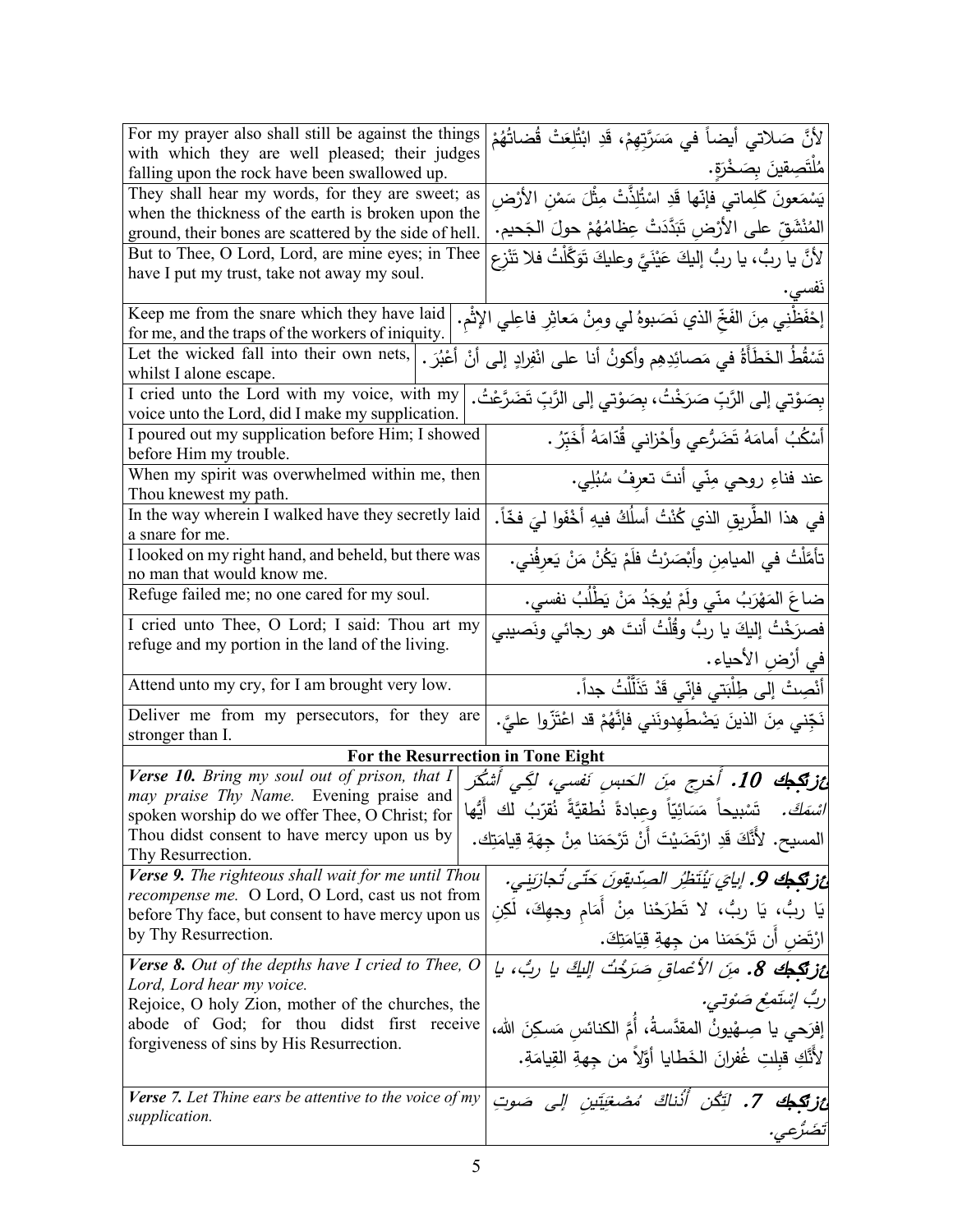| Verily, the Word, born of the Father before the ages,<br>hath Himself been incarnate in the last times by His<br>own will, of one who knowest not wedlock. He did<br>suffer crucifixion and death; and by His Resurrection | إِنَّ الكَلِمَةَ المَوْلُودَ مِنَ الآبِ قَبْلَ كُلِّ الدُهورِ ۚ هُوَ نفسُهُ<br>تَجَسَّدَ في آخِرِ الأَزْمِنَةِ بِمَشيئتِهِ مِنَ التي لَمْ تَعْرِفْ<br>زَواجاً. واحْتَمَلَ الصَلْبَ والمَوْت، وبِقيامَتِهِ خلَصَ |
|----------------------------------------------------------------------------------------------------------------------------------------------------------------------------------------------------------------------------|-----------------------------------------------------------------------------------------------------------------------------------------------------------------------------------------------------------------|
| He hath saved man dead of old.                                                                                                                                                                                             | الإنسانَ المُماتَ قديماً.                                                                                                                                                                                       |
|                                                                                                                                                                                                                            | For the After-feast in Tone One $(**$ Thou art the joy**)                                                                                                                                                       |
| $\overline{Verse}$ 6. If Thou, O Lord, shouldest mark iniquities, O                                                                                                                                                        |                                                                                                                                                                                                                 |
| Lord, who shall stand? For with Thee there is                                                                                                                                                                              |                                                                                                                                                                                                                 |
| forgiveness. Now the Creator of all things and our                                                                                                                                                                         | م <i>ن يَتْــُبُتْ، فإنَّـهُ من عِندِكَ هو الإغتفار .</i> لَقَد قَدَّمَتْ                                                                                                                                       |
| Deliverer * hath been brought to the Temple by His                                                                                                                                                                         | فادِيَنـا، مُبْدِعَ كُلِّ البَرايـا، أَمُّـهُ العَذراءُ، إِلـى الهَيكل.                                                                                                                                         |
| pure Virgin Mother. * And there, the righteous Elder,<br>receiving Him, cried * with a voice of exceeding joy: *                                                                                                           | وَلَمّا تَناوَلَهُ الشَّـــيخُ، صَـــرَخَ بِفَرَحٍ هاتِفًا: الآنَ تُطْلِقُ                                                                                                                                      |
| Lo, now Thou lettest Thy servant depart in peace * as                                                                                                                                                                      | عَبِدَكَ بِسَلامٍ، حَسْبَما ارْتَضَيتَ أَيُّها الكَلِمةِ.                                                                                                                                                       |
| it pleaseth Thee, O Gracious Lord.                                                                                                                                                                                         |                                                                                                                                                                                                                 |
| Verse 5. Because of Thy Name have I waited for Thee,                                                                                                                                                                       | غ توجيكو كي. مِنْ أُجْلِ اسْـــمِكَ صَـــَبْرِتُ لَكَ يا ربُّ،                                                                                                                                                  |
| O Lord; my soul hath waited upon Thy word, my soul                                                                                                                                                                         | صَبَرتُ نفسي في أقوالكِّ، تَوَكَّلَتْ نَفْسي على الرَّبِّ.                                                                                                                                                      |
| hath hoped in the Lord. When from the Virgin, blest<br>Simeon took into his arms * the Savior Who had been                                                                                                                 |                                                                                                                                                                                                                 |
| born before all of the ages, * he cried: The ends of earth                                                                                                                                                                 | لَمّا تَناوَلَ سِـمعانُ على ذِراعَيهِ مِنَ العَذراءِ، المُخَلِّصَ                                                                                                                                               |
| have beheld the great light * of Thy glory, which                                                                                                                                                                          | المَولَودَ مِنَ الآبِ قَبْلَ كُلِّ الدُّهورِ ، هَتَفَ قائِلاً: لقد                                                                                                                                              |
| lighteth all; * and now Thou lettest Thy servant depart<br>in peace, * for, O Good One, I have looked on Thee.                                                                                                             | شــــــاهَدَتِ الأقطارُ ۖ إنارَةَ مَجدِكَ. فالآنَ تُطْلِقُ عَبدَكَ                                                                                                                                              |
|                                                                                                                                                                                                                            | ْ بِسَلامٍ، فَإِنِّي أَبْصَرْتُكَ أَيُّها الصّالحِ.                                                                                                                                                             |
| Verse 4. From the morning watch until night, from                                                                                                                                                                          | ئ في 14. مِنْ انْفِجارِ الصَّـــْبح إلى اللَّيل، مِنْ انْفِجارِ                                                                                                                                                 |
| the morning watch let Israel trust in the Lord. In his                                                                                                                                                                     |                                                                                                                                                                                                                 |
| arms holding the Savior, Who in these latter times                                                                                                                                                                         | <i>الصُّنْحِ فَلْيَتَّكِلِّ إِسْرائَيلْ على الرَّبّ.</i> لَمّا حَمَلَ سِمعانُ على                                                                                                                               |
| * was born to save us mortals, Simeon cried with<br>gladness: * The light unto the nations have I now                                                                                                                      | ذِراعَيهِ المُخَلِّصَ المَولُودَ في آخِرِ الأَزمِنَةِ لِخَلاصِ البَشَـرِ ،                                                                                                                                      |
| beheld, * and the glory of Israel. * By Thy                                                                                                                                                                                | هَتَفَ بِفَرَحٍ قَائلاً: إِنِّي قد أَبْصَرتُ نُورَ الأُمَمِ وَمَجدَ إسرائيل،                                                                                                                                    |
| command now as God, Thou dost give me leave *                                                                                                                                                                              |                                                                                                                                                                                                                 |
| to depart from hence, as Thou hast said.                                                                                                                                                                                   | فَالآَنَ تُطْلَقُني مِنَ الأَرضِ حَسبَ قَولِكَ، بِما أَنَّكَ إله.                                                                                                                                               |
|                                                                                                                                                                                                                            | For St. Julian of Homs in Tone Two (** When he took Thee**)                                                                                                                                                     |
| Verse 3. For with the Lord there is mercy and                                                                                                                                                                              | نْ تَصْبَحْكَ 3. فَإِنَّ مِنَ الرَّبِّ الرَّحْمَةَ، ومِنْهُ النَّجَاةَ الكَثْيَرَةِ،                                                                                                                            |
| with Him is abundant redemption, and He will<br>deliver Israel from all his iniquities. O martyr                                                                                                                           | <i>وَهُوَ نُنَخِّبِي إنْســـرائنيلَ منْ كُلِّ أثامهِ.</i> يا إليانُ الشَّــــهيد، لقد                                                                                                                           |
| Julian, having fought the good fight, completed                                                                                                                                                                            | جاهدتَ الجهادَ الجَميل، وأَتمَمتَ الشَّـــوطَ وَحَفِظْتَ الإيمان،                                                                                                                                               |
| the race, and preserved the faith, thou art happily                                                                                                                                                                        |                                                                                                                                                                                                                 |
| enrolled in the service of those glorified with the                                                                                                                                                                        | فلذلك انتَظَمْتَ في سِـــلْكِ المُجَداءِ في الأعالى مَعَ الملائكةِ                                                                                                                                              |
| angels in the highest and hast obtained a reward<br>in return, awaiting the crown of righteousness                                                                                                                         | مَســــــــرورًا، ونِلتَ مُكافأةَ أتـعابِكَ مُتَوَقِّعًا إكليلَ البِرِّ مِنَ الدَّيّانِ                                                                                                                         |
| from the Just Judge. Beseech, O glorious warrior,                                                                                                                                                                          | العادِلِ. فابتَهلْ أَيُّها المُجاهِدُ المجيدُ لِنَنالَ الرَّحمةَ العُظمى.                                                                                                                                       |
| that we may receive the great mercy.                                                                                                                                                                                       |                                                                                                                                                                                                                 |
| Verse 2. Praise the Lord, all nations; praise                                                                                                                                                                              | غ توجيك 2. سـتـبحول الرَّبَّ يا  جميعَ الأمَمْ، وامْدَحوُه يا ســائرِ                                                                                                                                           |
| Him, all people. O glorious Martyr Julian,                                                                                                                                                                                 |                                                                                                                                                                                                                 |
| thou hast granted the grace of healing to us and                                                                                                                                                                           | <i>الشُّـــــعوب.</i> أَيُّها الشَّــــهيدُ المجيدُ إليان، لقد مَنَحْتَ لَنا وَلِكُلِّ                                                                                                                          |
| to everyone who seeketh thy temple. Thou<br>didst deliver the woman who entreated thee                                                                                                                                     | القاصِدِينَ هَيكَلَكَ نِعْمَةَ الأَشفية. لقد أنقَذْتَ المُستَغِيثَةَ بكَ مِن                                                                                                                                    |
| from the deadly cancer pain, expelled the                                                                                                                                                                                  | آلام السَّرَطان القَتَّالة، وأقصَيتَ الأرواحَ المُتَمَرّدَةَ بِاسم المسيح،                                                                                                                                      |
| rebellious spirits in the name of Christ, and                                                                                                                                                                              | وَأَفَضْتَ على اليائِسِينَ مِنَ الشِّفاءِ رُوحَ الرَّجاءِ المُنْعِشِ. فَابِتَهِلْ                                                                                                                               |
| bestowed on the hopeless of being healed the                                                                                                                                                                               | أَيُّها الطَّبيبُ الكُلِّيُّ الحَذاقة إلى المســـــيح الإِلهِ أن يُمَتَّعَ العالَمُ                                                                                                                             |
| reviving spirit of hope. Beseech Christ God, O<br>all-skillful physician, to grant the world the                                                                                                                           |                                                                                                                                                                                                                 |
| grace of inner peace.                                                                                                                                                                                                      | بِنِعمةِ السَّلامِ الدَّاخِلِيِّ.                                                                                                                                                                               |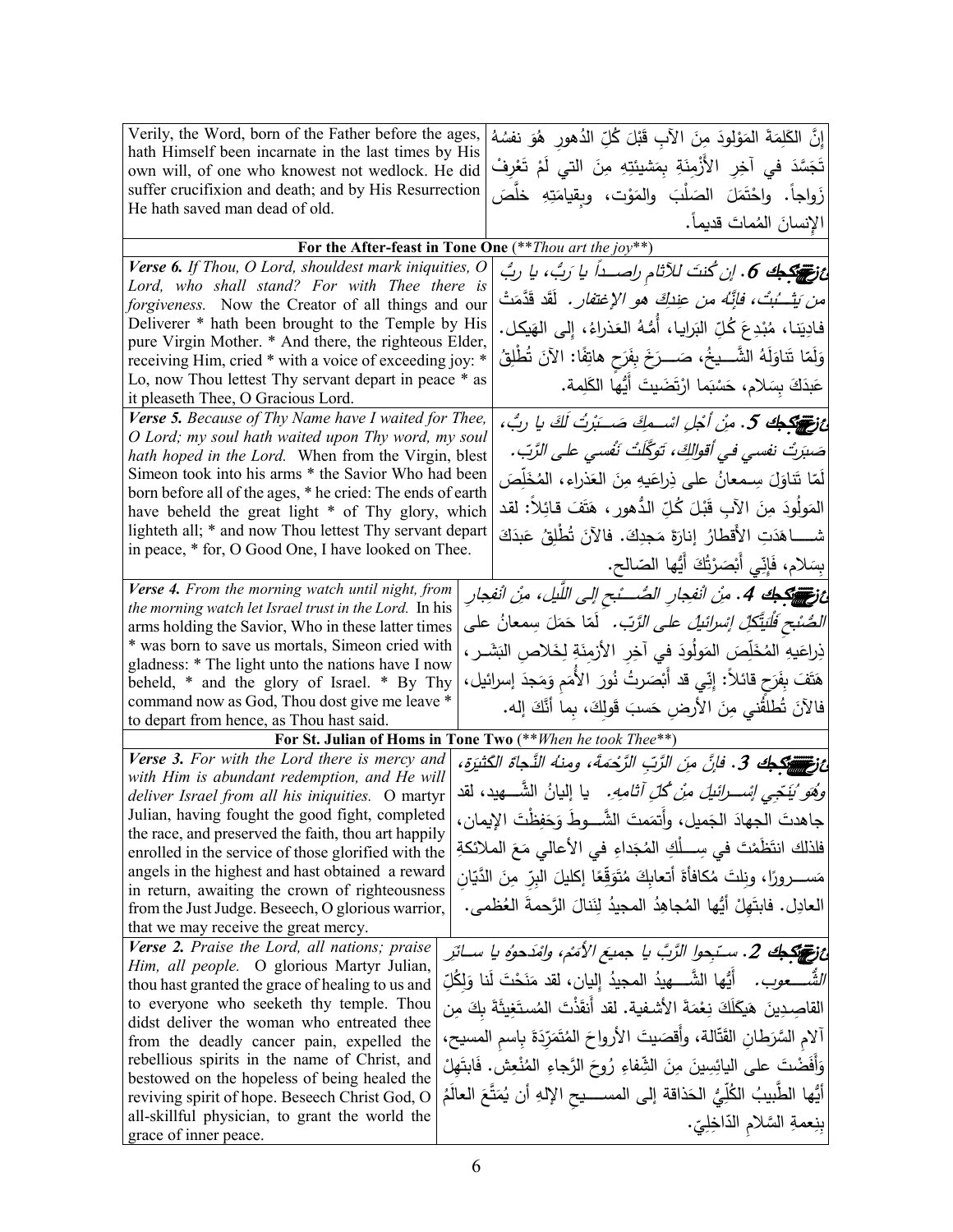| Verse 1. For His mercy is great toward us, and the<br>truth of the Lord endureth forever. O physician<br>supreme in honor, having accepted the teaching of | ئ في الله عنه 1. لأنَّ رَحْمَتَهُ قَدْ قَوِيتُ عَلَيْنَا، وحَقُّ<br><i>الرَّبِّ يَدومُ إلى الأَبد</i> ِ.    أَيُّها الطَّبيبُ الفائقُ الشَّرفِ، |
|------------------------------------------------------------------------------------------------------------------------------------------------------------|-------------------------------------------------------------------------------------------------------------------------------------------------|
| the faith with a strong will, thou hast borne fruits that<br>exceed fine gold and hast appeared a virtuous                                                 | لقد قَبِلْتَ تَعليمَ الإيمانِ بِعَزْمِ وَطِيد، فَأَيْنَعْتَ ثَمَرًا                                                                             |
| physician healing the ailments of souls and bodies.                                                                                                        | يَفُوقُ الإِبريزِ ، وَظَهَرْتَ طَبيبًا فاضِـــــلاً تُعالِجُ مَعَ                                                                               |
| Thy relics streamed forth myrrh that cureth those<br>who come to thee in faith. Therefore, O saint Julian,                                                 | أَدْواءِ الْجَسَـــدِ أَســــقامَ النُّفُوسِ. فَأَفاضَ جُرْنُ رُفاتِكَ                                                                          |
| intercede with the Physician of souls and bodies to                                                                                                        | طِيبًا يُبْرِئُ المُتَقَدِّمِينَ إِليكَ بِإِيمانٍ. فَابِتَهِلْ أَيُّها                                                                          |
| grant mercy on the day of judgement to those who                                                                                                           | القِدِّيسُ إِليانُ إِلى طَبِيبِ النُّفُوسِ والأجســــــاد، أن                                                                                   |
| celebrate thy memory.                                                                                                                                      | يَمنَحَ الْمُقِيمِينَ تَذْكَارَكَ رَحمةً في يَوم الدَّينُونة.                                                                                   |
| THE DOXASTICON FOR THE AFTER-FEAST IN TONE FIVE                                                                                                            |                                                                                                                                                 |
| Glory to the Father, and to the Son, and to the Holy                                                                                                       | <i>المجدُ للآبِ، والابنِ، والروح القُدُسِ.</i> فَتِّشُوا الكُتُبَ                                                                               |
| Spirit. Search the Scriptures, as Christ our God said<br>in the Gospels; for there we shall see Him born and                                               | كَما قالَ المَسيحُ إلهُنا، فَإِنَّنا نَجِدُهُ في الأناجِيلِ                                                                                     |
| wrapped in swaddling clothes, a suckling babe                                                                                                              | مَولُودًا وَمُدْرَجًا في الأَقْمِطة، وَرَضِيعًا يَغْتَذِي باللَّبَن،                                                                            |
| feeding on milk; accepting circumcision, borne in the                                                                                                      | وَطِفْلاً قَدْ خُتِنَ، وَحَمَلَهُ سِمعانُ على ذِراعَيهِ، وَظَهَرَ                                                                               |
| arms of Simeon, and appearing to the world, not in<br>fancy or imagination, but in truth. Wherefore, let us                                                |                                                                                                                                                 |
| shout to Him, saying: O God before eternity, glory to                                                                                                      | للعالَم لا بِالوَهْمِ وَلا بِالْخَيالِ، بل بِالْحقيقةِ. فَلْنَهْتِفَنَّ                                                                         |
| Thee.                                                                                                                                                      | نَحْوَهُ قائِلِين: أَيُّها الإِلهُ الَّذِي قَبْلَ الأَزَلِ، المَجِدُ لَك.                                                                       |
| THEOTOKION FOR THE RESURRECTION IN TONE EIGHT                                                                                                              |                                                                                                                                                 |
| Both now and ever, and unto ages of ages. Amen.                                                                                                            | الآنَ وكُلَّ أُوانٍ، وإلى دَهُرِ الداهرِينَ. آمين. [نَّ ملِكَ                                                                                   |
| Verily, the King of heaven, for His love to mankind,                                                                                                       | السَّماواتِ مِن أَجْلِ مَوَدَّتِهِ للْبَشَرِ ، على الأرض ظَهَرَ                                                                                 |
| did appear on earth; and with men did He deal; for<br>He took unto Himself a body from the pure Virgin.                                                    |                                                                                                                                                 |
| And from her did He issue in the adopted body, He                                                                                                          | ومَعَ الناسِ تَصَرَّفَ، لأَنَّهُ اتَّخَذَ مِنَ العذراءِ النقيَّةِ                                                                               |
| being one Son, dual in Nature, not dual in Person.                                                                                                         | جَسَداً، وَمِنها وَرَدَ مَعَ الجَسدِ المَأْخوذِ، وهُوَ ابنٌ واحِدٌ                                                                              |
| Wherefore, do we confess, preaching the truth that                                                                                                         | مثنَّـى بالطَّبائِع و لَيسَ بالأقنوم. فلِذلِكَ نعتَرِفُ كارِزِينَ                                                                               |
| Christ our God is perfect God and perfect Man.<br>Therefore, O Mother who hast no groom, beseech                                                           | بالحقيقةِ أنَّ المسيحَ إلهَنا هُوَ إلهٌ تامٌ وإنسانٌ تامٌ. فإليهِ                                                                               |
| thou Him to have mercy upon our souls.                                                                                                                     | تَوَسَّلِي يا أَمًّا لا عريسَ لَهَا أَنْ يَرْحَمَ نُفوسَنا.                                                                                     |
| THE HOLY ENTRANCE                                                                                                                                          |                                                                                                                                                 |
| (While the "both now" is chanted, the following dialogue occurs QUIETLY as the clergy make the entrance.)                                                  |                                                                                                                                                 |
| <b>Deacon:</b> Let us pray to the Lord. Lord, have mercy.                                                                                                  | ا <b>لشماس:</b> إلى الرَّبِّ نَطْلُبٍ. يارَبُّ ارْحَمْ.                                                                                         |
| Priest: In the evening and in the morning and at                                                                                                           | <b>الكاهن:</b> مَســــاءً وصَـــــباحاً وعِند الظّهيرَةِ، نُسَـــبّحُكَ                                                                         |
| noonday we praise Thee, we bless Thee, we give                                                                                                             | ونُباركُكَ، ونَشْــكُرُكَ ونَطْلُبُ إليكَ، يا ســـيِّدَ الكُلِّ، الرَّبَّ                                                                       |
| thanks unto Thee, and we pray unto Thee, O Master<br>of all, Lord Who lovest mankind: Direct our prayer                                                    |                                                                                                                                                 |
| as incense before Thee, and incline not our hearts                                                                                                         | المُحِبَّ النِّشَــرِ . فَقَوّمْ صَـــلاتَنا كالبَخور أمامَكَ، ولا تُمِلْ                                                                       |
| unto words or thoughts of evil, but deliver us from<br>all who seek after our souls. For unto Thee, O Lord,                                                | قُلوبَنا إلى أَقْوالٍ أَوْ أَفْكارٍ شِــــرّيرَة، بَلْ نَجِّنا مِنْ جَميع                                                                       |
| Lord, are our eyes, and in Thee have we hoped. Put                                                                                                         | الذينَ يُطارِدونَ نفوسَـــــنا، لِأَنَّ عيونَنا إليكَ يا رَبُّ، يا                                                                              |
| us not to shame, O our God. For unto Thee are due                                                                                                          | رَبُّ، وعَليكَ تَوَكَّلْنا. فَلا تَخْذُلْنا يا إلهَنا. لأنَّهُ بكَ يَليقُ                                                                       |
| all glory, honor, and worship: to the Father and to<br>the Son and to the Holy Spirit; now and ever, and                                                   |                                                                                                                                                 |
| unto ages of ages. Amen.                                                                                                                                   | كُلُّ مَجْدٍ وإِكْرامٍ وسُـــــجود، أَيُّهـا الآبُ والإبنُ والرُّوحُ                                                                            |
|                                                                                                                                                            | الْقُدُس، الآنَ وكلَّ أُوانِ وإِلَى دَهْرِ الداهِرين. آمين.                                                                                     |
|                                                                                                                                                            |                                                                                                                                                 |

*(When the clergy reach the center of the solea, the first part of the great censing begins. After the first part of the great censing is completed, this next dialogue occurs QUIETLY.)*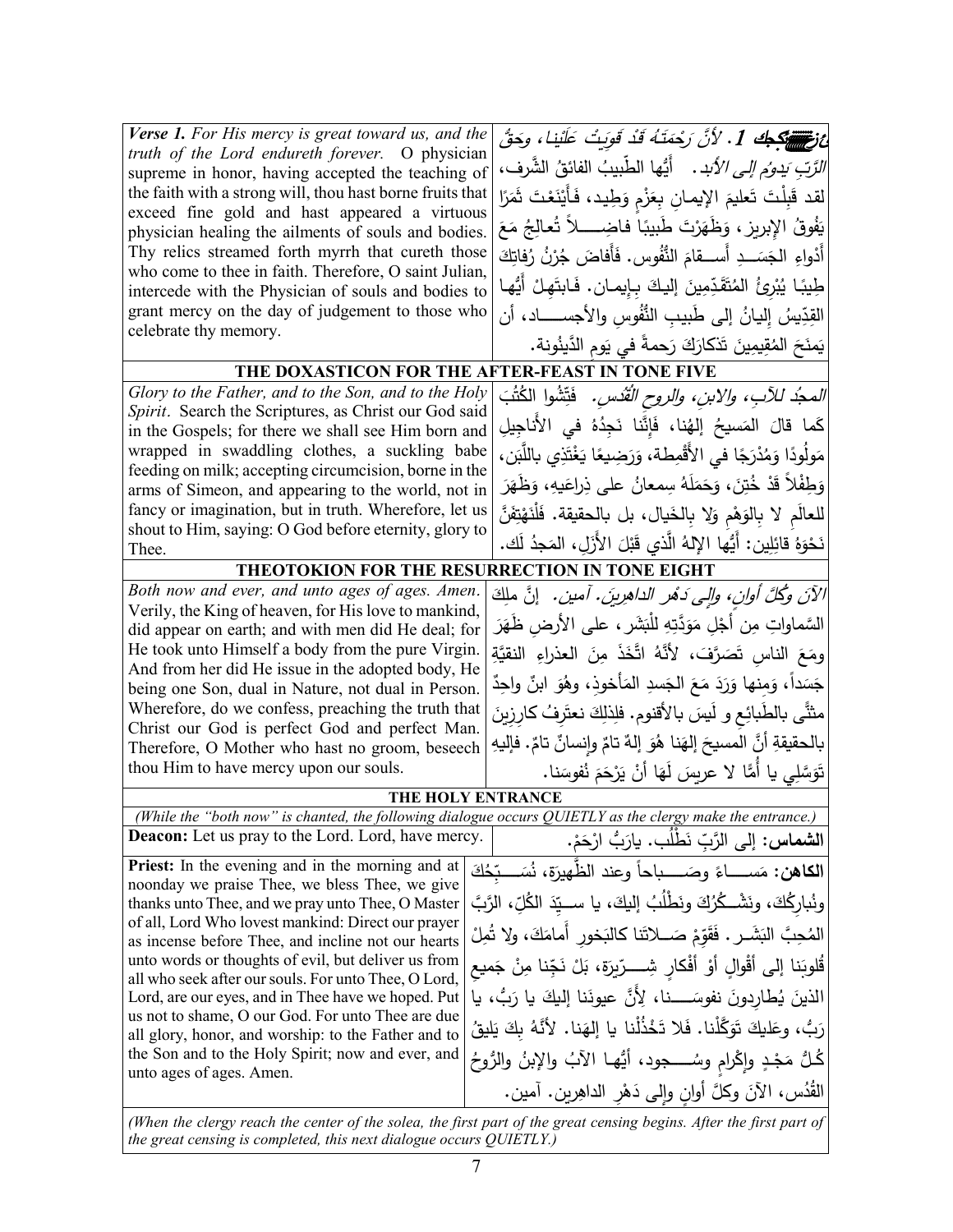| <b>Deacon:</b> Bless, master, the holy entrance.                                                                                                                                                                                                                                                                                                                                                                                                     | الشماس : باركْ يا سَيّدُ الدُخولَ المُقَدَّس.                                                                                                                                                                                                                                                                                                                                                                                                |
|------------------------------------------------------------------------------------------------------------------------------------------------------------------------------------------------------------------------------------------------------------------------------------------------------------------------------------------------------------------------------------------------------------------------------------------------------|----------------------------------------------------------------------------------------------------------------------------------------------------------------------------------------------------------------------------------------------------------------------------------------------------------------------------------------------------------------------------------------------------------------------------------------------|
| Priest: Blessed is the entrance to thy holy ones,                                                                                                                                                                                                                                                                                                                                                                                                    | ا <b>لكاهن:</b> مُباركٌ هو دُخولُ قِدِّيسيكَ كُلَّ حينِ، الآنَ                                                                                                                                                                                                                                                                                                                                                                               |
| always, now and ever and unto ages of ages.                                                                                                                                                                                                                                                                                                                                                                                                          | وكلَّ أُوانِ، وَإِلَى دَهْرِ الدَاهْرِينِ.                                                                                                                                                                                                                                                                                                                                                                                                   |
| Deacon: Amen.                                                                                                                                                                                                                                                                                                                                                                                                                                        | الشماس : آمين.                                                                                                                                                                                                                                                                                                                                                                                                                               |
| Deacon: Wisdom! Stand Upright!                                                                                                                                                                                                                                                                                                                                                                                                                       | الشماس: الحِكْمَة! فلْنَسْتَقِمْ!                                                                                                                                                                                                                                                                                                                                                                                                            |
| <b>O GLADSOME LIGHT</b>                                                                                                                                                                                                                                                                                                                                                                                                                              |                                                                                                                                                                                                                                                                                                                                                                                                                                              |
| Choir: O gladsome Light of the holy glory<br>of the immortal Father, heavenly, holy,<br>blessed Jesus Christ. Now that we have<br>come to the setting of the sun, and behold<br>the light of evening, we praise God: Father,<br>Son, and Holy Spirit. For meet it is at all<br>times to worship Thee with voices of praise,<br>O Son of God, Giver of Life. Therefore all<br>the world doth glorify Thee.<br><b>Deacon:</b> The evening prokeimenon. | ا <b>لجوقة:</b> يا نوراً بهيًّا لِقُدْس مَجْدِ الآبِ الذي لا يَموتُ،<br>السَّماويُّ، القدّوسُ، المَغْبوطُ، يا يسوعُ المسيحُ. إذْ قدْ بَلَغنا إلى<br>غُروبِ الشَّمْسِ ونَظرْنا نوراً مسائياً، نُسبِّحُ الآبَ والابنَ والروحَ<br>القُدُسَ الإِلهَ. فَيا ابنَ اللهِ المُعطي الحياةَ، إنَّكَ لَمُسْتَحِقٌّ في<br>سائرَ  الأوقاتِ  أنْ  تُسَبَّحَ بِأَصْواتٍ بارَّةٍ، لِذلِكَ  العالَمُ  لَكَ  يُمَجِّد.<br>ا <b>لشمّاس:</b> تَرْنِيمَةُ المَساء. |
|                                                                                                                                                                                                                                                                                                                                                                                                                                                      |                                                                                                                                                                                                                                                                                                                                                                                                                                              |
| <b>SATURDAY PROKEIMENON IN TONE SIX</b>                                                                                                                                                                                                                                                                                                                                                                                                              |                                                                                                                                                                                                                                                                                                                                                                                                                                              |
| Choir: The Lord is King, and hath clothed Himself                                                                                                                                                                                                                                                                                                                                                                                                    | ا <b>لجوقة:</b> اَلرَّبُّ قَدْ مَلَكَ وَالجَلالَ لَبِسَ.                                                                                                                                                                                                                                                                                                                                                                                     |
| with majesty. (ONCE)<br>Verse 1. The Lord is robed; He is girded with                                                                                                                                                                                                                                                                                                                                                                                |                                                                                                                                                                                                                                                                                                                                                                                                                                              |
| strength. (Refrain)                                                                                                                                                                                                                                                                                                                                                                                                                                  | <b>ستيخن:</b> لَسِ <i>ِّن الزَّبُ الْقُوَّةَ وَتَمَنْطُقَ بِهَا</i> .  (اللازمة)                                                                                                                                                                                                                                                                                                                                                             |
| Verse 2. For He has established the world so that it                                                                                                                                                                                                                                                                                                                                                                                                 | <b>ستيخن</b> : ' <i>لأَنَّهُ وَطِّدَ المَسْكُونَةَ فَلَنْ تَتَزَعْزَع</i> . (اللازمة)                                                                                                                                                                                                                                                                                                                                                        |
| shall never be moved. (Refrain)                                                                                                                                                                                                                                                                                                                                                                                                                      |                                                                                                                                                                                                                                                                                                                                                                                                                                              |
| Verse 3. Holiness befits Thy house, O Lord,                                                                                                                                                                                                                                                                                                                                                                                                          | أَعْزِ تَكَجَّكَ: 'لأَنَّهُ ثَبَّتَ المَسكونَةَ فَلَن تَتَزَعَزَع.                                                                                                                                                                                                                                                                                                                                                                           |
| forevermore. (Refrain)                                                                                                                                                                                                                                                                                                                                                                                                                               |                                                                                                                                                                                                                                                                                                                                                                                                                                              |
| THE OLD TESTAMENT READINGS (for St. Julian) The First Reading                                                                                                                                                                                                                                                                                                                                                                                        |                                                                                                                                                                                                                                                                                                                                                                                                                                              |
| Deacon: Wisdom!<br>Reader: The Reading from the Prophecy of Isaiah.                                                                                                                                                                                                                                                                                                                                                                                  | الشماس: حكْمَةٌ!                                                                                                                                                                                                                                                                                                                                                                                                                             |
| $(43:9-14)$                                                                                                                                                                                                                                                                                                                                                                                                                                          | القارئ: القِراءَةُ مِنْ نُبوءَةِ إشَعْياءَ النَّبِيّ.                                                                                                                                                                                                                                                                                                                                                                                        |
| Deacon: Let us attend!                                                                                                                                                                                                                                                                                                                                                                                                                               | الشماس: لِنُصْغ.                                                                                                                                                                                                                                                                                                                                                                                                                             |
| القارئ: هَذا ما يَقولُهُ الرَّبُّ: قَدِ اجْتَمَعَتْ كُلُّ الأُمَم   Reader: Thus saith the Lord: All nations are gathered                                                                                                                                                                                                                                                                                                                            |                                                                                                                                                                                                                                                                                                                                                                                                                                              |
| together, and princes shall be gathered out of them; who                                                                                                                                                                                                                                                                                                                                                                                             |                                                                                                                                                                                                                                                                                                                                                                                                                                              |
| will declare these things among them? or who will                                                                                                                                                                                                                                                                                                                                                                                                    | جَميعًا، وَسَيَجْتَمِعُ مِنْهُمْ رُؤَساءُ، مَنْ يُنْبِئُ بِذَٰلِكَ                                                                                                                                                                                                                                                                                                                                                                           |
| declare to you things from the beginning? Let them                                                                                                                                                                                                                                                                                                                                                                                                   | فيهمْ؟ أَوْ مَنْ يُسْمِعُنا بما حَدَثَ مُنْذُ البَدْءِ؟ فَلْيَأْتوا                                                                                                                                                                                                                                                                                                                                                                          |
| bring forth their witnesses, and be justified; and let them                                                                                                                                                                                                                                                                                                                                                                                          | بِشُهُودِهِمْ وَلْيَتَبَرَّرُوا، وَلْيَقُولُوا ما هُوَ صِدْقٌ. كُونُوا                                                                                                                                                                                                                                                                                                                                                                       |
| hear, and declare the truth. Be ye My witnesses, and I                                                                                                                                                                                                                                                                                                                                                                                               |                                                                                                                                                                                                                                                                                                                                                                                                                                              |
| too am a witness, saith the Lord God, and My servant<br>whom I have chosen; that ye may know, and believe                                                                                                                                                                                                                                                                                                                                            | لمي شُهودًا وأَنا شاهِدٌ، يَقولُ الرَّبُ الإِلهُ، وعَبْدي                                                                                                                                                                                                                                                                                                                                                                                    |
| Me, and understand that I am. Before Me there was no                                                                                                                                                                                                                                                                                                                                                                                                 | الذي اخْتَرْتُهُ، لِكَيْ تَعْلَموا وتُؤْمنوا بي، وتَفْهَموا أنِّي                                                                                                                                                                                                                                                                                                                                                                            |
| other God, and after Me there shall be none. I am God,                                                                                                                                                                                                                                                                                                                                                                                               | أنا هُوَ. لَمْ يَكُنْ قَبْلَى إِلَهٌ سِوايَ ولا يَكونُ بَعْدي.                                                                                                                                                                                                                                                                                                                                                                               |
| and beside Me there is no saviour. I have declared, and                                                                                                                                                                                                                                                                                                                                                                                              | أنا أنا الإلهُ وَلا مُخَلِّصَ غَيْرِي، إنِّي أُخْبَرْتُ                                                                                                                                                                                                                                                                                                                                                                                      |
| have saved; I have reproached, and there was no strange                                                                                                                                                                                                                                                                                                                                                                                              |                                                                                                                                                                                                                                                                                                                                                                                                                                              |
| god among you. Ye are My witnesses, and I am a                                                                                                                                                                                                                                                                                                                                                                                                       | وخَلَّصْتُ وعَيَّرْتُ ولَمْ يَكُنْ فيكُمْ غَرِيبٍ. أَنْتُمْ لي                                                                                                                                                                                                                                                                                                                                                                               |
| witness, saith the Lord God. Even from the beginning I                                                                                                                                                                                                                                                                                                                                                                                               | شُهودٌ، وأنا الرَّبُّ اﻹلهُ شاهِدٌ. إنِّي مُنْذُ البَدْءِ أنا هُوَ                                                                                                                                                                                                                                                                                                                                                                           |
| am; and there is none that can deliver out of My hands.<br>I will work, and who shall turn it back? Thus saith the                                                                                                                                                                                                                                                                                                                                   | ولا مُنقِذَ مِنْ يَدِي، أَفْعَلُ ومَنْ يَرُدُّ ما أَفْعَل؟ هَكَذا                                                                                                                                                                                                                                                                                                                                                                            |
| Lord God that redeemeth you, the Holy One of Israel.                                                                                                                                                                                                                                                                                                                                                                                                 | يَقولُ الرَّبُّ اﻹلهُ فاديكُمْ، قُدُّوسُ إِسْرائيل.                                                                                                                                                                                                                                                                                                                                                                                          |
| <b>The Second Reading</b>                                                                                                                                                                                                                                                                                                                                                                                                                            |                                                                                                                                                                                                                                                                                                                                                                                                                                              |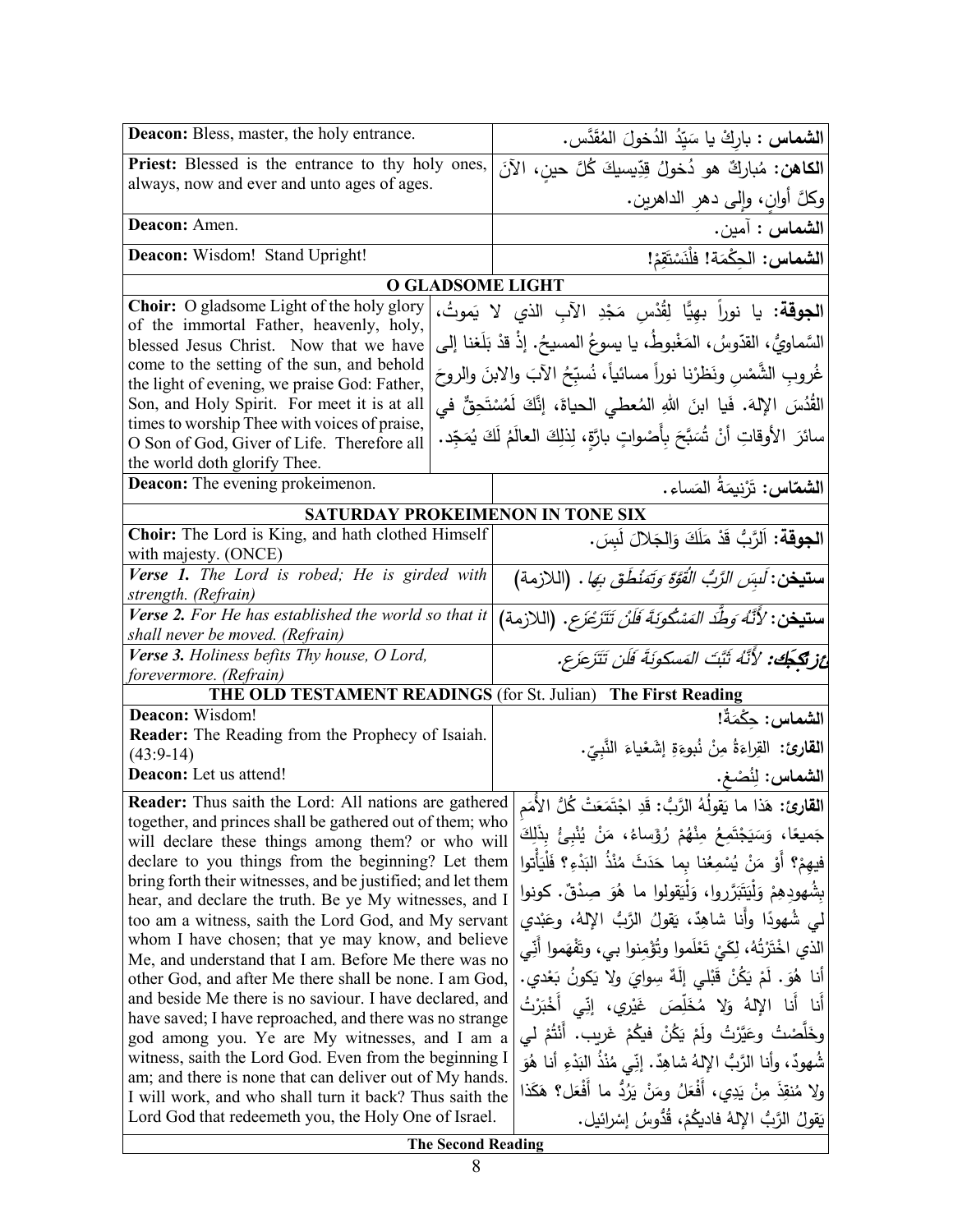| Deacon: Wisdom!                                                                                                            | الشماس: حكْمَةٌ!                                                                |
|----------------------------------------------------------------------------------------------------------------------------|---------------------------------------------------------------------------------|
| Reader: The Reading from the Wisdom of Solomon.                                                                            | القارئ: القِراءَةُ مِنْ حِكْمَةِ سُلَيْمانَ الحَكيمَ.                           |
| $(3:1-9)$<br>Deacon: Let us attend!                                                                                        |                                                                                 |
|                                                                                                                            | الشماس: لِنُصْغ.                                                                |
| <b>Reader:</b> The souls of the righteous are in the hands of<br>God, and there shall no torment touch them. In the sight  | القارئ: إنَّ نفوسَ الصدِّيقينَ بيَدِ الله، فلنْ يَمَسَّها                       |
| of the unwise they seemed to die, and their departure is                                                                   | العَذاب. وفي ظُنِّ الجُهَّالِ أنَّهمْ ماتوا، وقدْ حُسِبَ                        |
| taken for misery, and their going from us to be utter                                                                      | خروجُهُمْ شَقاءً، وذهابُهُمْ عنَّا عَطَبًا. أمَّا هُمْ ففي                      |
| destruction, but they are in peace. For though they be                                                                     |                                                                                 |
| punished in the sight of men, yet is their hope full of                                                                    | السَّلام. ومَعَ أَنَّهُم قد عوقبوا في عيونِ الناسِ،                             |
| immortality. And having been a little chastised, they                                                                      | فَرجاؤهُم مَمْلوءٌ خُلودًا. وبعد تأديبِ يَسير ، لهُمْ ثَوابٌ                    |
| shall be greatly rewarded; for God proved them and<br>found them worthy for Himself. As gold in the furnace                | عظيم. لأنَّ اللهَ امْتَحنَهُمْ فوجدَهُم أهْلاً له. مَحَّصَهُمْ                  |
| hath He tried them, and received them as a burnt                                                                           |                                                                                 |
| offering. And in the time of their visitation they shall                                                                   | كالذهَبِ في البوتَقة، وقَبِلَهُم كذبيحةٍ مُحَرَقَة. فهُم في                     |
| shine, and run to and fro like sparks among the stubble.                                                                   | وقْتِ افتقادِهِم يَتَلَألأُون، ويَسعَونَ سَعْيَ الشَرارِ في                     |
| They shall judge nations and have dominion over                                                                            | القصَب، ويدينونَ الأممَ، ويتَسَلَّطونَ على الشعوب،                              |
| peoples, and their Lord shall reign unto the ages. They                                                                    |                                                                                 |
| that put their trust in Him shall understand the truth; and<br>such as be faithful in love shall abide with Him; for grace | ويملُكُ   عليهِم   الربُّ    إلى   الأبد.   المتوكِّلونَ    عليه                |
| and mercy is in His Saints, and visitation among His                                                                       | سَيَفْهَمونَ الحقَّ، والأمناءُ في المَحَبَّةِ سَيَنْتَظِرونَه.                  |
| elect.                                                                                                                     | لأَنَّ النِعْمَةَ والرحمةَ في أبرارِهِ والافتقادَ في مُخْتارِيه.                |
| <b>The Third Reading</b>                                                                                                   |                                                                                 |
| Deacon: Wisdom!                                                                                                            | ال <b>شماس:</b> حِكْمَةٌ!                                                       |
| Reader: The Reading from the Wisdom of Solomon.                                                                            |                                                                                 |
| $(5:15-6:3)$                                                                                                               | ا <b>لقارئ:</b> القِراءَةُ مِنْ حِكْمَةِ سُلَيْمانَ الحَكيمَ.                   |
| Deacon: Let us attend!                                                                                                     | الشماس: لِنُصْغ.                                                                |
| <b>Reader:</b> The righteous live forever; and their reward is in                                                          | ا <b>لقارئ:</b> إنَّ الصِدِّيقينَ يَحْيَونَ إلى الأَبَد، وفي يَدِ               |
| the Lord, and the care of them is with the Most High.                                                                      |                                                                                 |
| Therefore, shall they receive the kingdom of majesty and                                                                   | الرَّبِّ ثَوابُهُمْ، ولَهُمْ عِنايَةٌ عِنْدَ العَلِيِّ. فَلِذَلِكَ سَيَنالونَ   |
| the crown of comeliness from the Lord's hand, for with<br>His right hand shall He cover them, and with His arm             | مُلْكَ الأَبَّهَةِ وتاجَ الجَمالِ مِنْ يَدِ الرَّبِّ. لأَنَّهُ يَسْتُرُهُمْ     |
| shall He protect them. He shall take to Him His jealousy                                                                   | بِيَمينِهِ، وَبِذِراعِهِ يَقِيهِم. يَتَسَلَّحُ تَمامًا بِغَيْرَتِهِ، ويُسَلِّحُ |
| for complete armor, and make creation His weapon for                                                                       | الخَليقَةَ لِلإِنْتِقامِ مِنَ الأَعْداءِ. يَلْبَسُ العَدْلَ دِرْعًا،            |
| the warding off of His enemies. He shall put on                                                                            |                                                                                 |
| righteousness as a breastplate, and true judgment instead                                                                  | والحُكْمَ الذي لا مُحاباةَ فيه خُوذةً. ويَتَّخِذُ البِرَّ تُرْسًا               |
| of a helmet. He shall take holiness for an invincible                                                                      | لا يُقْهَر . وبُحَدِّدُ غَضَبَهُ الصَّارِمَ سَيْفًا، والعالَمُ يُحارِبُ         |
| shield. His severe wrath shall He sharpen for a sword, and<br>the world shall fight with Him against the unwise. Then      | مَعَهُ الْجُهَّالِ. فَتَنْطَلِقُ صَواعِقُ البُروقِ انْطِلاقًا لا                |
| shall the right-aiming thunderbolts go abroad, and from                                                                    | يُخْطِئ، وعَنْ قَوْسِ الغُيومِ المُحَكَّمَةِ التَّوْتيرِ تَطْيِرُ               |
| the clouds, as from a well-drawn bow, shall they fly to the                                                                |                                                                                 |
| mark. And as from a stone-bow shall hailstones full of                                                                     | إِلَى الهَدَف. وسَخَطَهُ يَرْجُمُهُمْ بِبَرَدٍ ضَخْم، وماءُ                     |
| wrath be cast forth, and the water of the sea shall rage<br>indignantly against them, and floods shall cruelly drown       | الْبَحْرِ يَسْتَشْيِطُ عَلَيْهِم، والأَنْهارُ تَطْوفُ بِطُغْيان                 |
| them. Yea, a mighty wind shall stand up against them, and                                                                  | شَديد. وتَتْورُ عَلَيْهِمْ رِبِحٌ شَديدَةٌ، زَوْبَعَةٌ تُذَرّبهمْ،              |
| like a storm shall blow them away; thus iniquity shall lay                                                                 | والإِثْمُ يُدَمِّرُ جَميعَ الأَرْضِ، والفُجورُ يَقْلِبُ عُروشَ                  |
| waste the whole earth, and ill dealing shall overthrow the                                                                 |                                                                                 |
| thrones of the mighty. Hear, therefore, O ye kings, and                                                                    | المُقْتَدِرِينِ. فَاسْمَعوا أَيُّها الْمُلُوكُ، وافْهَموا يا قُضاةَ             |
| understand; learn, ye that be judges of the ends of the                                                                    | أقاصي الأرْض. أَصْغوا واتَّعِظوا أَيُّها المُتَسَلِّطونَ                        |
| earth. Give ear, ye that rule a multitude and vaunt                                                                        | على الجَماهير، المُفْتَخِرونَ بِجُموعِ الأُمَم، فإنَّ                           |
| yourselves in throngs of nations, for power is given you<br>from the Lord and sovereignty from the Most High.              |                                                                                 |
|                                                                                                                            | السُّلْطانَ قَدْ أَعْطيتُموهُ مِنَ الرَّبِّ، والقُدْرَةَ مِنَ العَلِيِّ.        |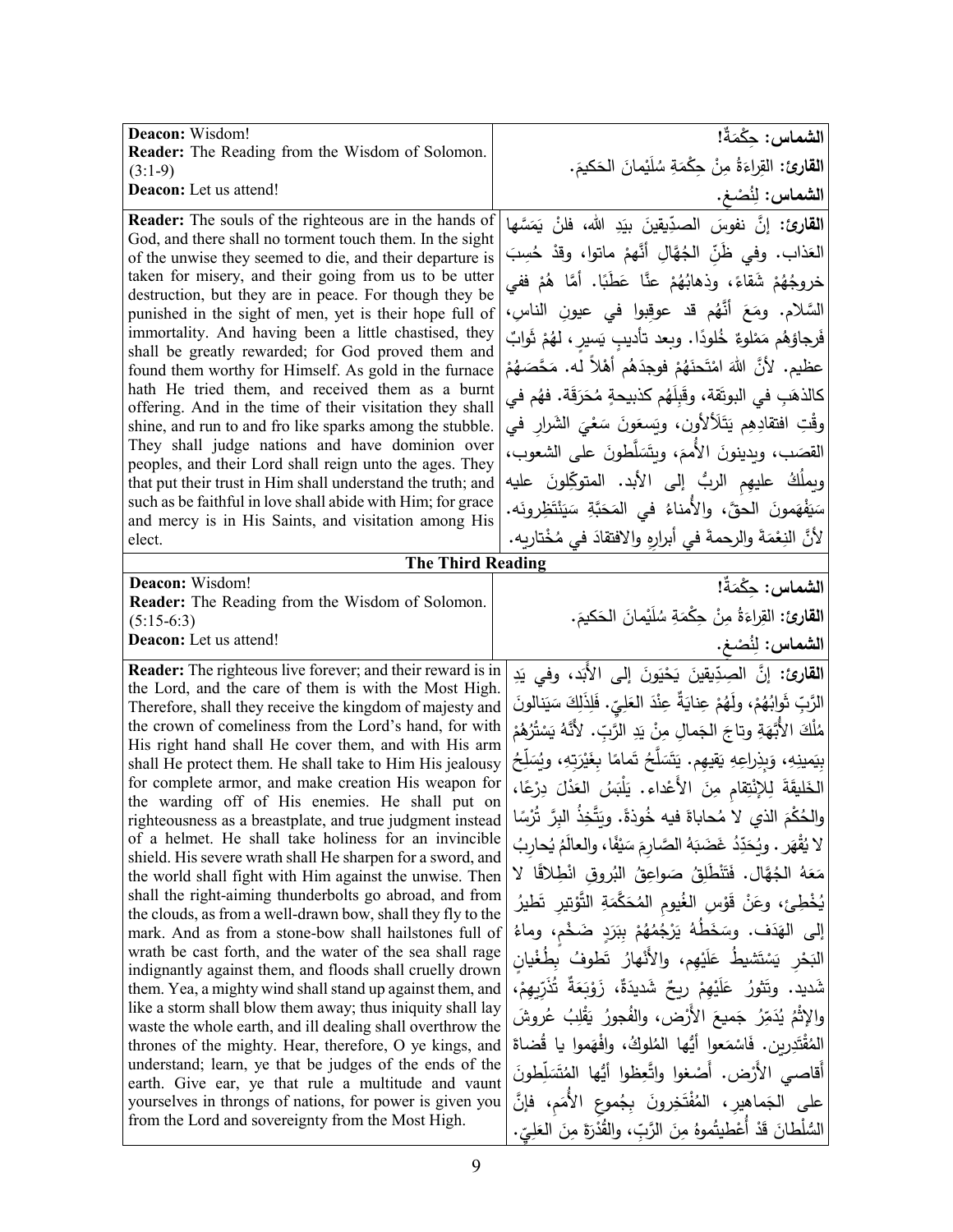| THE LITANY OF FERVENT SUPPLICATION                                                                            |                                                                                                |  |
|---------------------------------------------------------------------------------------------------------------|------------------------------------------------------------------------------------------------|--|
| <b>Deacon:</b> Let us say with our whole soul and                                                             | ا <b>لشماس:</b> لِنَقُلْ جَميعُنا مِنُ كُلِّ نُفوسِنا ومِنْ كُلِّ نِيَاتِنا، لِنَقُلْ.         |  |
| with our whole mind, let us say.                                                                              |                                                                                                |  |
| Choir: Lord, have mercy.                                                                                      | ا <b>لجوقة:</b> يا رَبُّ ارْحَم.                                                               |  |
| Deacon: O Lord Almighty, the God of our Fathers, we                                                           | <b>الشماس:</b> أيُّها الرَّبُّ الضَّابطُ الكُلِّ إِلهُ آبائِنا، نَطْلُبُ                       |  |
| pray thee: hear us, and have mercy.                                                                           | مِنْكَ، فاسْتَجِبْ وارْحَم.                                                                    |  |
| Choir: Lord, have mercy.                                                                                      | ا <b>لجوقة:</b> يا رَبُّ ارْحَم.                                                               |  |
| <b>Deacon:</b> Have mercy on us, O God, according to                                                          | <b>الشماس:</b> ارْحَمْنَا يا اللهُ بِعَظيم رَحْمَتِكَ، نَطْلُبُ مِنْكَ،                        |  |
| Thy great mercy, we pray thee, hear us, and have<br>mercy.                                                    | فاسْتَجِبْ وارْحَم.                                                                            |  |
| Choir: Lord, have mercy. (thrice)                                                                             | ا <b>لجوقة:</b> يا رَبُّ ارْحَم. (ثلاثا)                                                       |  |
| Deacon: Again we pray for all                                                                                 | ا <b>لشماس:</b> وأيضاً نَطْلُبُ مِنْ أَجْلِ المَسيحيينَ الحَسَنى العِبادَةِ الأَرْثِوذُكْسيين. |  |
| pious and Orthodox Christians.                                                                                |                                                                                                |  |
| <b>Choir:</b> Lord, have mercy. <i>(thrice)</i>                                                               | الجوقة: يا رَبُّ ارْحَم. (ثلاثا)                                                               |  |
| <b>Deacon:</b> Again we pray for our father and<br>Metropolitan N. and our Bishop N.                          | ا <b>لشماس:</b> وَأَيضًا نَطْلُبُ مِنْ أَجلِ أبينا ومثْروبوليتنا جوزبف.                        |  |
| Choir: Lord, have mercy. (thrice)                                                                             | الجوقة: يا رَبُّ ارْحَم. (ثلاثا)                                                               |  |
| Deacon: Again we pray for our brethren: the                                                                   | <b>الشماس:</b> وَأَيْضاً نَطْلُبُ مِنْ أَجْلِ إخْوَتنا الكَهَنةِ والشَمامِسَةِ                 |  |
| priests, hieromonks, deacons, hierodeacons, and<br>monastics, and all our brotherhood in Christ.              | والرُّهْبان والراهِباتِ، وكُلِّ إخْوَتِنا في المَسيح.                                          |  |
| <b>Choir:</b> Lord, have mercy. (thrice)                                                                      | الجوقة: يا رَبُّ ارْحَم. (ثلاثا)                                                               |  |
| Again we pray for mercy, life, peace,<br><b>Deacon:</b>                                                       | <b>الشماس:</b> وأيضاً نَطْلُبُ مِنْ أَجْلِ الرَّحْمَةِ والحياةِ                                |  |
| health, salvation, and visitation and pardon and                                                              |                                                                                                |  |
| forgiveness of sins for (the servants of God,                                                                 | والسَّلام والعافِيَةِ والخَلاصِ لِعَبيدِ اللهِ، وجَميع                                         |  |
| [Names], and) all Orthodox Christians of true<br>worship, who live and dwell in this community.               | المَسيحيِّينَ الحَسَني العِبادَةِ الأَرْثِوذُكْسِيينَ السَّاكِنينَ                             |  |
|                                                                                                               | والمَوْجودينَ في هذا المجتمع.                                                                  |  |
| Choir: Lord, have mercy. (thrice)                                                                             | ا <b>لجوقة:</b> يا رَبُّ ارْحَم. (ثلاثا)                                                       |  |
| <b>Deacon:</b> Again we pray for the blessed and ever-<br>memorable founders of this holy church and (for the | ا <b>لشماس</b> : وَأَيْضاً نَطْلُبُ مِنْ أَجْلِ المطوَّبينَ الدائميِّ                          |  |
| departed servants of God, [Names], and all our                                                                | الذِّكْرِ  الذينِ  عَمَّروا  هذا  الهيكلَ  المقدَّس،  ومنْ  أَجْلِ                             |  |
| fathers and brethren, the Orthodox departed this life                                                         | الأُرْثوذُكُسيّي <i>ن</i> َ<br>جَميع المُنْتَقِلينَ مِنْ آبائِنا وإِخْوَتِنا                   |  |
| before us, who here and in all the world lie asleep in<br>the Lord.                                           | الراقِدينَ هَهُنا وفي كُلِّ مَكان.                                                             |  |
| Choir: Lord, have mercy. (thrice)                                                                             | ا <b>لجوقة:</b> يا رَبُّ ارْحَم. (ثلاثا)                                                       |  |
| <b>Deacon:</b> Again we pray for those who bear                                                               | ا <b>لشماس:</b> وَأَيْضاً نَطْلُبُ مِنْ أَجْلِ الذينَ يُقَدِّمونَ الأثمارَ والذينَ             |  |
| fruit and do good works in this holy and all-<br>venerable temple, those who serve and those                  | يَصْنَعونَ الإحْسانَ في هذا الهيكلِ المقدَّسِ الكليِّ الوقارِ ،                                |  |
| who sing, those praying with us from their                                                                    | والذينَ يَتْعَبُّونَ ويُرَبِّلُونَ فيهِ، ومنْ أَجْلِ هذا الشُّعْبِ الواقِفِ،                   |  |
| homes, and all the people here present, who                                                                   | المُنْتَظِرِ مِنْ لَدُنْكَ الرَّحمَةَ الغَنِيَّةَ العُظْمى.                                    |  |
| await Thy great and rich mercy.<br>Choir: Lord, have mercy. (thrice)                                          | الجوقة: يا رَبُ ارْحَم. (ثلاثا)                                                                |  |
| Priest: For thou art a merciful God and lovest                                                                | الكاهن: لأَنَكَ إِلهٌ رَحِيمٌ وَمُحِبٌّ لِلْبَشَرِ ، وَلَكَ نُرْسِلُ                           |  |
| mankind, and unto thee we ascribe glory to the                                                                | المَجْدَ أَيُّها الآبُ، والإبنُ، والرُّوحُ القُدُسُ، الآنَ وكُلَّ                              |  |
| Father and to the Son and to the Holy Spirit, now and<br>ever, and unto ages of ages.                         |                                                                                                |  |
|                                                                                                               | أُوانِ، وَإِلَى دَهْرِ الداه~رين.                                                              |  |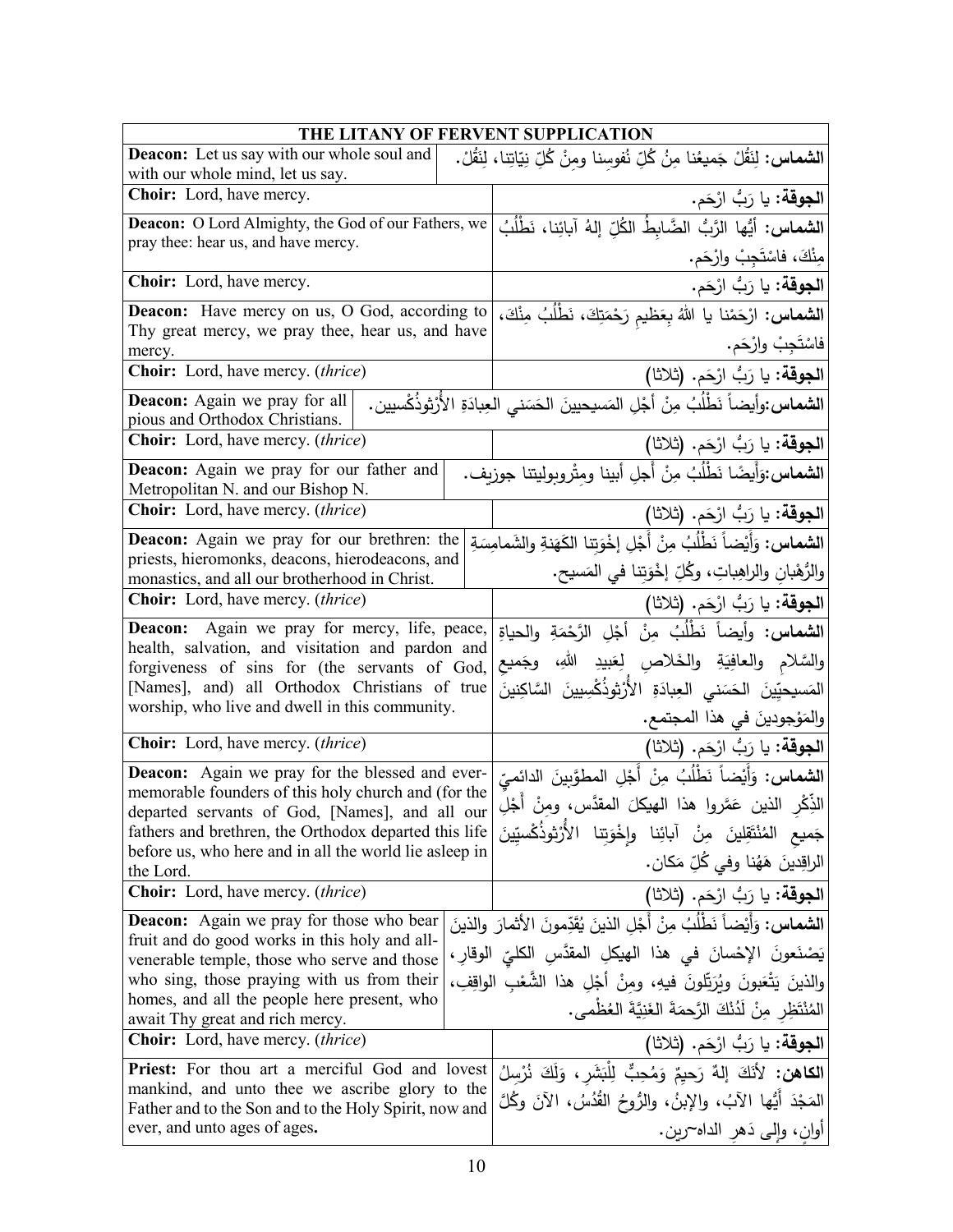| Choir: Amen.                                                                                                                                                                                                                                                                                                                                                                                                                                                                                                          | ا <b>لجوقة:</b> آمين.                                                                                                                                                                                                                                                                                                                                                                                                                                                                                             |  |
|-----------------------------------------------------------------------------------------------------------------------------------------------------------------------------------------------------------------------------------------------------------------------------------------------------------------------------------------------------------------------------------------------------------------------------------------------------------------------------------------------------------------------|-------------------------------------------------------------------------------------------------------------------------------------------------------------------------------------------------------------------------------------------------------------------------------------------------------------------------------------------------------------------------------------------------------------------------------------------------------------------------------------------------------------------|--|
| THE EVENING PRAYER                                                                                                                                                                                                                                                                                                                                                                                                                                                                                                    |                                                                                                                                                                                                                                                                                                                                                                                                                                                                                                                   |  |
| People: Vouchsafe, O Lord, to keep us this<br>evening without sin. Blessed art Thou, O Lord, the<br>God of our fathers, and praised and glorified is Thy<br>Name forever. Amen. Let Thy mercy be upon us,<br>O Lord, even as we have set our hope on Thee.<br>Blessed art Thou, O Lord; teach me Thy statutes.<br>Blessed art Thou, O Master; make me to<br>understand Thy statutes. Blessed art Thou, O Holy<br>One; enlighten me with Thy statutes. Thy mercy,<br>O Lord, endureth forever. O despise not the works | ا <b>لشعب:</b> أَهِّلْنا يا رَبُّ أنْ نُحْفَظَ في هذا المَساءِ بِغَيرِ<br>خَطْيئَة. مُبارَكٌ أنتَ يا رَبُّ، إلهَ آبائِنا، وَمُسَبَّحٌ وَمُمَجَّدٌ<br>اسْمُكَ إلى الأَبَدِ، آمين. لِتَكُنْ يا رَبُّ رَحْمَتُكَ عَلَيْنا، كَمِثْلِ<br>اتِّكالِنا عَلَيْك. مُبارَكٌ أنتَ يا رَبُّ، علِّمْنى وَصاياك.<br>مُبارَكٌ أنتَ يا سَيِّدُ، فَهِّمْني حُقُوقَك. مُبارَكٌ أنتَ يا<br>قُدُّوسُ، أَنِرْنى بِعَدْلِك. يا رَبُّ رَحْمَتُكَ إلى الأَبَد، وَعَنْ<br>أَعْمالِ يَدَيْكَ لا تُعْرِض. لَكَ يَنْبَغي المَديحُ، بِكَ يَليقُ |  |
| of Thy hands. To Thee belongeth worship, to Thee<br>belongeth praise, to Thee belongeth glory to the<br>Father and to the Son and to the Holy Spirit, now<br>and ever, and unto ages of ages. Amen.                                                                                                                                                                                                                                                                                                                   | التَّسْبِيحُ، لكَ يَجِبُ المَجْدُ، أَيُّها الآبُ والابْنُ والرُّوحُ<br>الْقُدُس، الآنَ وكُلَّ أُوانِ، وإِلَى دَهْرِ الدَّاهرينِ، آمين.                                                                                                                                                                                                                                                                                                                                                                            |  |
| THE LITANY OF SUPPLICATION                                                                                                                                                                                                                                                                                                                                                                                                                                                                                            |                                                                                                                                                                                                                                                                                                                                                                                                                                                                                                                   |  |
| <b>Deacon:</b> Let us complete our evening prayer unto the Lord.                                                                                                                                                                                                                                                                                                                                                                                                                                                      | ا <b>لشماس:</b> لِنُكَمِّلْ طِلْبَتَنا المسائية لِلْرَّبّ.                                                                                                                                                                                                                                                                                                                                                                                                                                                        |  |
| Choir: Lord, have mercy.                                                                                                                                                                                                                                                                                                                                                                                                                                                                                              | ا <b>لجوقة:</b> يا رَبُّ ارْحَم.                                                                                                                                                                                                                                                                                                                                                                                                                                                                                  |  |
| <b>Deacon:</b> Help us; save us; have mercy on us; and<br>keep us, O God, by Thy grace.                                                                                                                                                                                                                                                                                                                                                                                                                               | ا <b>لشماس:</b> أَعْضُدْ وخَلِّصْ وارْحَمْ واحْفَظْنا يا أللهُ بنِعْمَتِك.                                                                                                                                                                                                                                                                                                                                                                                                                                        |  |
| Choir: Lord, have mercy.                                                                                                                                                                                                                                                                                                                                                                                                                                                                                              | ا <b>لجوقة:</b> يا رَبُّ ارْحَم.                                                                                                                                                                                                                                                                                                                                                                                                                                                                                  |  |
| Deacon: That the whole evening may be perfect, holy,<br>peaceful, and sinless, let us ask of the Lord.                                                                                                                                                                                                                                                                                                                                                                                                                | ا <b>لشماس:</b> أَنْ يَكونَ مَساؤُنِا كُلُّهُ كامِلاً، مُقَدَّساً،<br>سلامِيّاً، وبلا خَطيئةٍ، الرَّبَّ نَسأَل.                                                                                                                                                                                                                                                                                                                                                                                                   |  |
| Choir: Grant this, O Lord.                                                                                                                                                                                                                                                                                                                                                                                                                                                                                            | الجوقة: اسْتَجِبْ يا رَبّ.                                                                                                                                                                                                                                                                                                                                                                                                                                                                                        |  |
| Deacon: An angel of peace, a faithful guide, a guardian<br>of our souls and bodies, let us ask of the Lord.                                                                                                                                                                                                                                                                                                                                                                                                           | ال <b>شماس:</b> مَلاكَ سَلامٍ مُرْشِداً، أَميناً، حافِظاً نُفوسَنا<br>وأجْسادَنا، الرَّبَّ نَسْأَل.                                                                                                                                                                                                                                                                                                                                                                                                               |  |
| Choir: Grant this, O Lord.                                                                                                                                                                                                                                                                                                                                                                                                                                                                                            | ا <b>لجوقة:</b> اسْتَجِبْ يا رَبّ.                                                                                                                                                                                                                                                                                                                                                                                                                                                                                |  |
| Deacon: Pardon and forgiveness of our sins and<br>transgressions, let us ask of the Lord.                                                                                                                                                                                                                                                                                                                                                                                                                             | ا <b>لشماس:</b> مُسامَحَةَ خَطايانا وغُفْرانَ زَلاِّتِنا، الرَّبَّ نَسْأَل.                                                                                                                                                                                                                                                                                                                                                                                                                                       |  |
| Choir: Grant this, O Lord.                                                                                                                                                                                                                                                                                                                                                                                                                                                                                            | ا <b>لجوقة:</b> اسْتَجِبْ يا ربّ.                                                                                                                                                                                                                                                                                                                                                                                                                                                                                 |  |
| <b>Deacon:</b> All things good and profitable for our souls<br>and peace for the world, let us ask of the Lord.                                                                                                                                                                                                                                                                                                                                                                                                       | ا <b>لشماس:</b> الصَّالِحاتِ والمُوافِقاتِ لِنُفوسنا، والسَّلامَ<br>لِلْعالَمِ، الرَّبَّ نَسْأَل.                                                                                                                                                                                                                                                                                                                                                                                                                 |  |
| Choir: Grant this, O Lord.                                                                                                                                                                                                                                                                                                                                                                                                                                                                                            | ا <b>لجوقة:</b> اسْتَجِبْ يا ربّ.                                                                                                                                                                                                                                                                                                                                                                                                                                                                                 |  |
| <b>Deacon:</b> That we may complete the remaining time of<br>our life in peace and repentance, let us ask of the Lord.                                                                                                                                                                                                                                                                                                                                                                                                | الشماس: أَنْ نُتَمِّمَ بَقِيَّةَ زَمانِ حَياتِنا بِسَلامِ وتَوْبَةٍ،<br>الرَّبَّ نَسْأَل.                                                                                                                                                                                                                                                                                                                                                                                                                         |  |
| Choir: Grant this, O Lord.                                                                                                                                                                                                                                                                                                                                                                                                                                                                                            | ا <b>لجوقة:</b> اسْتَجِبْ يا ربّ.                                                                                                                                                                                                                                                                                                                                                                                                                                                                                 |  |
| <b>Deacon:</b> A Christian ending to our life,<br>painless, blameless, peaceful, and a good<br>defense before the fearful Judgment Seat of<br>Christ, let us ask of the Lord.                                                                                                                                                                                                                                                                                                                                         | ا <b>لشماس:</b> أَنْ تَكونَ أُواخِرُ حَياتِنا مَسيحِيَّةً، سَلامِيَّةً، بِلا حُزْنِ<br>ولا خِزْي، وجَواباً حَسَناً لَدى مِنْبَرِ  المَسيح المَرْهوبِ، نَسْأَل.                                                                                                                                                                                                                                                                                                                                                    |  |
| <b>Choir:</b> Grant this, O Lord.                                                                                                                                                                                                                                                                                                                                                                                                                                                                                     | ا <b>لجوقة:</b> اسْتَجِبْ يا ربّ.                                                                                                                                                                                                                                                                                                                                                                                                                                                                                 |  |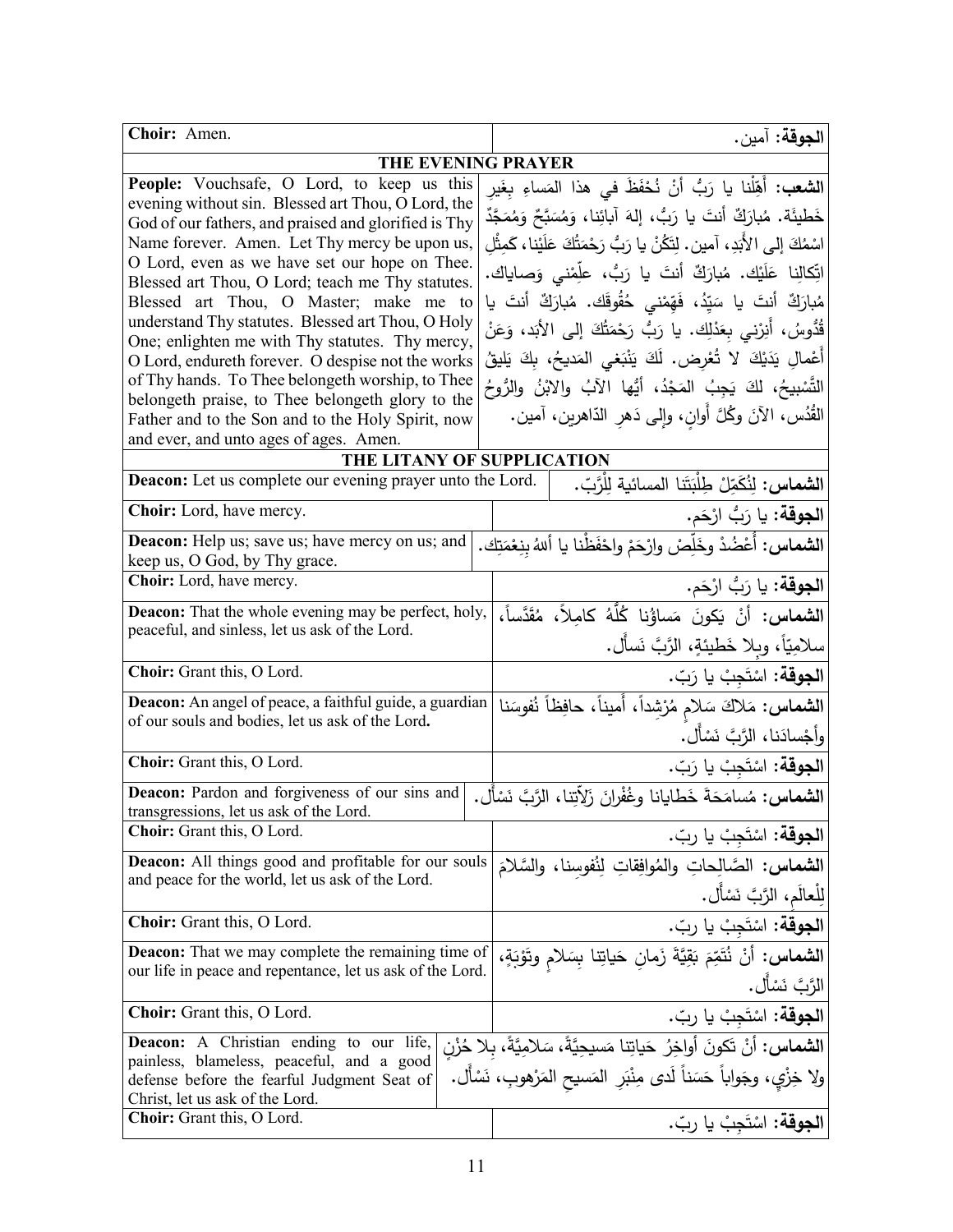| Deacon: Calling to remembrance our all-                                                                                                                                 | ا <b>لشماس:</b> بَعْدَ ذِكْرِنا الكُلِّيَّةَ القَداسَةِ، الطاهِرَةَ، الفائِقَةَ البَرَكاتِ، |                                                    |
|-------------------------------------------------------------------------------------------------------------------------------------------------------------------------|---------------------------------------------------------------------------------------------|----------------------------------------------------|
| holy, immaculate, most blessed and                                                                                                                                      | المَجيدةَ، سيِّدَتَنا والِدةَ الإِلهِ الدائِمَةَ البَتوليَّةِ مَرْبَمَ مَعَ جميع            |                                                    |
| glorious Lady the Theotokos and ever-<br>virgin Mary, with all the Saints, let us                                                                                       |                                                                                             |                                                    |
| commend ourselves and each other, and all                                                                                                                               | القدِّيسينَ، لِنوْدِعْ أنفُسَنا وبَعْضُنا بَعْضاً وَكُلَّ حَياتِنا لِلْمَسيحِ الإله.        |                                                    |
| our life unto Christ our God.                                                                                                                                           |                                                                                             |                                                    |
| Choir: To Thee, O Lord.                                                                                                                                                 | ا <b>لجوقة:</b> لَكَ يا رَبّ.                                                               |                                                    |
| Priest: For thou art a good God and lovest                                                                                                                              | الكاهن: لأَنَّكَ إلهٌ صالِحٌ ومُحِبٌّ لِلْبَشَرِ ، ولكَ نُرْسِلُ المجْدَ، أيُّها            |                                                    |
| mankind, and unto Thee we ascribe glory to                                                                                                                              | الآبُ والإبْنُ والرُّوحُ القُدُسُ، الآنَ وكُلَّ أوانِ، وإلى دَهْرِ الدَّاهِرين.             |                                                    |
| the Father and to the Son and to the Holy<br>Spirit, now and ever, and unto ages of ages.                                                                               |                                                                                             |                                                    |
| Choir: Amen.<br>ا <b>لجوق</b> : آمين.                                                                                                                                   |                                                                                             |                                                    |
|                                                                                                                                                                         | <b>THE PEACE</b>                                                                            |                                                    |
| Priest: Peace be to all.                                                                                                                                                | ا <b>لكاهن:</b> السَّلامُ لِجَميعِكُم.                                                      |                                                    |
| Choir: And to thy spirit.                                                                                                                                               | ا <b>لجوقة:</b> ولروجِكَ أَيْضاً.                                                           |                                                    |
| Deacon: Let us bow our heads unto the Lord.                                                                                                                             | ا <b>لشماس:</b> لِنَحْن رؤوسَنا لِلْرَّبّ.                                                  |                                                    |
| Choir: To thee, O Lord.                                                                                                                                                 | ا <b>لجوقة:</b> لَكَ يا رَبّ.                                                               |                                                    |
|                                                                                                                                                                         | All bow their heads as the priest says the following prayer:                                |                                                    |
| Priest: O Lord our God, who didst bow the                                                                                                                               | ا <b>لكاهن:</b> أيُّها الرَّبُّ إلهُنا، يا مَنْ طَأطَأ السَّماواتِ ونَزَلَ                  |                                                    |
| heavens and come down for the salvation of<br>mankind: Look upon thy servants and thine                                                                                 | لِخَلاصِ جِنْسِ البَشَرِ ، أَنظُرْ ۖ إِلَى عَبِيدِكَ وإِلَى ميراثِكَ،                       |                                                    |
| inheritance; for unto thee, the fearful Judge who                                                                                                                       |                                                                                             |                                                    |
| yet lovest mankind, have thy servants bowed their                                                                                                                       | فإنَّ عَبِيدَكَ قَدْ حَنَوا رُؤُوسَهُمْ وأَخْضَعُوا أَعْناقَهُمْ لَكَ، أَيُّها              |                                                    |
| heads and submissively inclined their necks,                                                                                                                            | القاضي المَهيبُ المُحِبُّ البَشَرِ ، غيرَ مُنْتَظِرِينَ المَعونَةَ                          |                                                    |
| awaiting not help from men but entreating thy<br>mercy and looking confidently for thy salvation.                                                                       | مِنَ البَشَرِ، بَلْ مُنْتَظِرِينَ رَحْمَتَكَ وِمُتَوَقِّعِينَ خَلاصَك.                      |                                                    |
| فاحْفَظْهُمْ في كُلِّ حين، وفي هَذا المَساءِ الحاضِر ، والليلِ<br>Guard them at all times, both during this present<br>evening and in the approaching night, from every |                                                                                             |                                                    |
|                                                                                                                                                                         |                                                                                             | foe, from all adverse powers of the devil and from |
| vain thoughts and from evil imaginations.                                                                                                                               | الأفْكار الباطِلَةِ والهَواجس الشِرّبِرَةِ.                                                 |                                                    |
| <b>Priest:</b> Blessed and glorified be the might of thy<br>kingdom of the Father and of the Son and of the                                                             | ا <b>لكاهن:</b> لِيَكُنْ عِزُّ مُلْكَكَ مُبَارَكاً وَمُمَجَّداً أَيُّها الآبُ والابْنُ      |                                                    |
| Holy Spirit, now and ever, and unto ages of ages.                                                                                                                       | وَالزُوحُ الْقُدُسْ، الآنَ وَكُلَّ أَوَانٍ وَإِلَى دَهْرِ الدَاهِرِينِ.                     |                                                    |
|                                                                                                                                                                         | APOSTICHA FOR THE RESURRECTION IN TONE EIGHT                                                |                                                    |
| Thou didst ascend the Cross, O Jesus, Who                                                                                                                               | لقدْ صَـعِدتَ على الصَّـليبِ يا يَسوعُ الذي نَزَلَ مِنَ السَّماءِ ،                         |                                                    |
| didst descend from heaven. Thou didst come                                                                                                                              | وأَتَيْتَ إلى الموتِ، يـا أَيُّهَـا الحَيـاةُ الـذي لا يَموتُ، وإلى                         |                                                    |
| to death, O Life that dieth not, and to those<br>who are in darkness, O true Light, and to the                                                                          |                                                                                             |                                                    |
| fallen, O Resurrection of all. Wherefore, O                                                                                                                             | المَوجُودينَ في الظّلام، يــا أَيُّهَــا النُّورُ  الحَقيقِيُّ، وإلى                        |                                                    |
| our Light and Savior, glory to Thee.                                                                                                                                    | السَّاقِطِينَ، يا قِيامَةَ الكُلِّ. فَيَا مُنِيرَنَا ومُخَلِّصَنَا، المجدُ لَكَ.            |                                                    |
| Verse 1. The Lord is King, and hath clothed                                                                                                                             | عْ نَوْمِ كَجْكَ 1: الرّبّ قَدْ مَلَكَ، والجمال لُبسْ. لُبسَ الرّبُّ                        |                                                    |
| Himself with majesty. The Lord is robed; He is                                                                                                                          | لِنُمَجِّدِ المَســــيحَ النَّاهِضَ مِنْ بَيْنِ<br>القَوْةَ وَتَمَنْطُقَ بِهَا .            |                                                    |
| <i>girded with strength.</i> Let us glorify Christ risen<br>from the dead; for He did take unto Himself a soul                                                          | الأمواتِ، لأنَّهُ اتَّخَذَ نَفْساً وجَسَداً، فَفَصَلَ أَحَدَهُما عَن                        |                                                    |
| and a body; and He separated one from the other                                                                                                                         |                                                                                             |                                                    |
| in the Passion, when His pure soul went down to                                                                                                                         | الآخَرِ بالآلام، لمَّا انْحَدَرَتْ نَفْسُـهُ الطَّاهِرَةُ إِلى الجَحيمِ                     |                                                    |
| Hades which He led captive; and the holy body                                                                                                                           | الَّتِي سَـباها، والجسدُ المُقدَّسُ لَمْ يَرَ في القَبرِ ۖ فَسَـاداً،                       |                                                    |
| saw no corruption in the grave, the body of the<br>Redeemer, Savior of our souls.                                                                                       | الذي هُوَ جَسَدُ الفَادي والمُنقِذِ نُفُوسَنا.                                              |                                                    |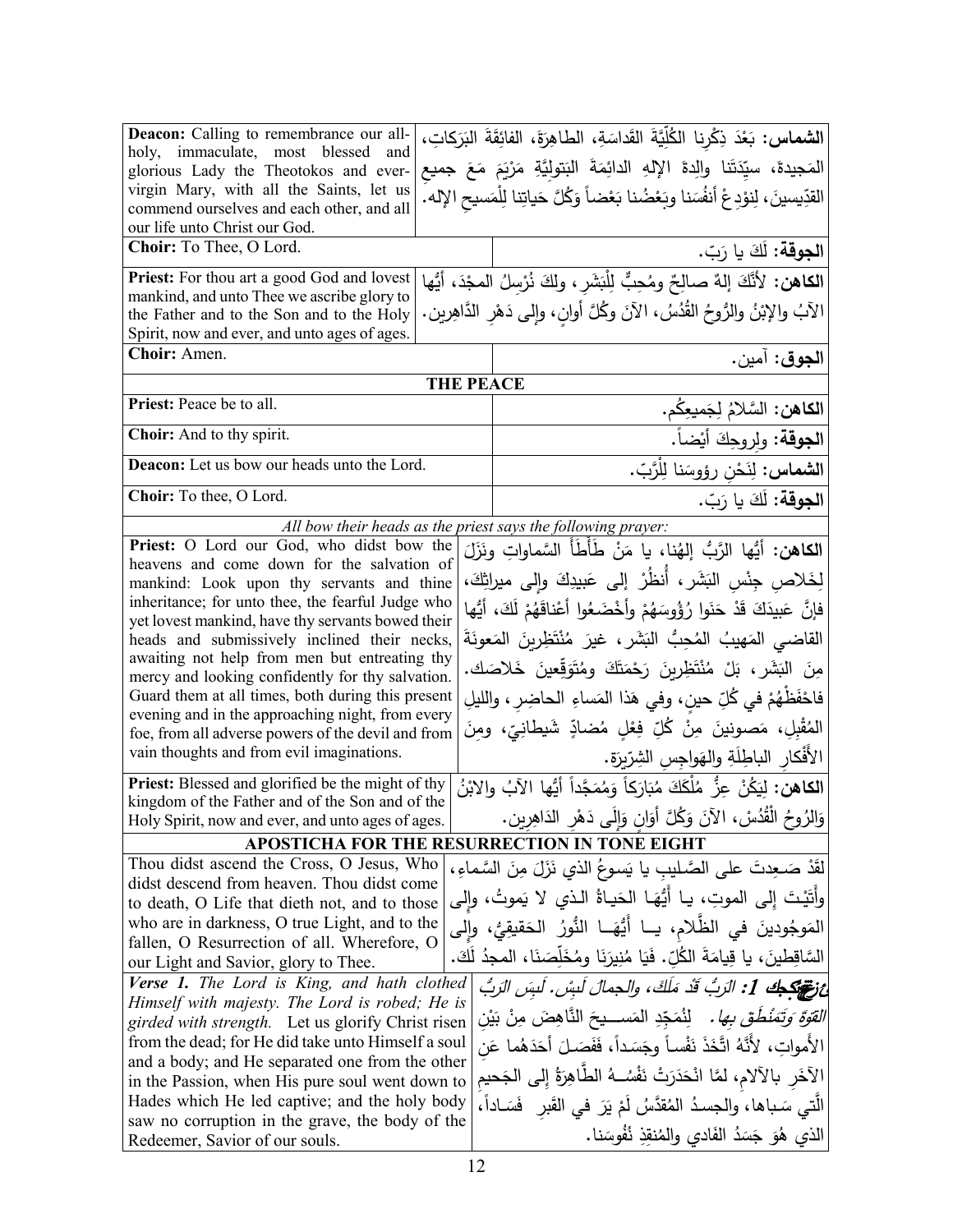| Verse 2. For He has established the world so that it<br>shall never be moved. With psalms and with songs | <i>غز تكجك 2: لأنهُ ثَبَّتَ المسْكونَةَ فلَنْ تَتَزَعْزَع.</i> أَيُّها              |  |
|----------------------------------------------------------------------------------------------------------|-------------------------------------------------------------------------------------|--|
| of praise, O Christ, do we glorify Thy Resurrection                                                      | المَسيحُ إنَّنا بالمزَامِيرِ والتَّسَابيحِ نُمَّجِدٍ قِيَامَتَكَ مِنْ               |  |
| from the dead, by which Thou didst deliver us from                                                       | بَيْنِ الأَمْوَاتِ، التي بِهَا أَعْتَقْتَنَا مِنْ تَمَرُّدِ الْجَحيم. وبِمَا        |  |
| the rebellion of Hades. And since Thou art God,<br>Thou didst grant us eternal life and the Great Mercy. | أَنَّكَ إِلَهٌ، مَنَحْتَنَا الحياةَ الأَبَديَّةَ والرَّحْمَةَ العُظْمَى.            |  |
| Verse 3. Holiness befits Thy house, O Lord,                                                              | غز <b>تَكِطِكَ 3:</b> لَبِنْتِكَ بِنَبَغِي التقَدِيسُ يا رَّبُّ إلى الأبد.          |  |
| forevermore. O Lord of all, O incomprehensible                                                           |                                                                                     |  |
| One; O Maker of heaven and earth, when Thou didst                                                        | يا سَـــيَّدَ الكُلِّ يَا مَنْ لا يُذْرَكُ، يا صَــــانِـعَ السَّـــمَاءِ           |  |
| suffer in Thy Passion on the Cross, Thou didst pour                                                      | والأُرض، لَمَّا تأَلَّمْتَ عَلَى الصَّلِيبِ أَفَضْتَ ل <sub>َى</sub> عَدَمَ         |  |
| out for me passionlessness; and when Thou didst<br>submit to burial and didst rise in glory, Thou didst  | الآلام، ولمَّا قَبِلتَ دَفْناً ونَهَضْــتَ بِمَجْدٍ، أَنْهَضْــتَ                   |  |
| raise Adam with Thee by a mighty hand. Wherefore,                                                        | آدَمَ مَعَكَ بِيَدٍ عَزِيزَةٍ كُلِّيَّةِ الاقْتِدَارِ . فالمجدُ لِقِيَامَتِكَ       |  |
| glory to Thy third-day Resurrection by which Thou                                                        |                                                                                     |  |
| didst grant us eternal life and forgiveness of sins; for                                                 | الثُلاثيَّةِ الأَيَّامِ، الَّتي بِهَـا مَنَحْتَنَـا الحَيَـاةَ الأَبَـدِيَّـةَ      |  |
| Thou alone art compassionate.                                                                            | وغُفْرَانَ الخَطَايَا، بِمَا أَنَّكَ مُتَحَذِّنٌ وَحْدَكَ.                          |  |
| DOXASTICON FOR ST. JULIAN IN TONE TWO                                                                    |                                                                                     |  |
| Glory to the Father, and to the Son, and to the                                                          | <i>المحدُ للآبِ، والابنِ، والروح القدسِ.</i> أيُسْـــــها الطّبيبُ                  |  |
| Holy Spirit. O skillful physician and martyr<br>great in contest, thou didst follow in the footsteps     | الكُلِّيُّ الحَذاقة، وَالشَّهِيدُ العَظِيمُ الجِهاد، لَقَد حَذَوتَ حَذْوَ           |  |
| of the Savior, tending to those with diseases and                                                        |                                                                                     |  |
| illnesses and healing them. Emulating Him in                                                             | المُخَلِّص، تَتَعَهَّدُ ذَوِي الأمراضِ وَالأســـــقام وَتَشْـــفِيهِم،              |  |
| sufferings, thy hands, feet and head were nailed                                                         | وَاقْتَدَيتَ بِهِ في الآلامِ، فَسُـمِّرَتْ يَداكَ وَرِجْلاكَ وَرَأْسُـك،            |  |
| while contesting for the true worship. Reaching                                                          | مُجاهِدًا في سَــــبيلِ العِبادَةِ الحَسَـــــنة. فَبَلَغْتَ المِيناءَ              |  |
| the safe harbor, thou didst obtain the unfading                                                          | الأمين، حَيثُ نِلتَ الإكليلَ الَّذي لا يَذْبُل، مُتَمَتِّعًا                        |  |
| crown, basking in the light of the Triple Sun.                                                           |                                                                                     |  |
| Pray to Him, O great Saint Julian, and intercede<br>for the salvation of our souls.                      | بِمُشــاهَدَةِ النُّورِ المُثَلَّثِ الشُّــمُوسِ. فَابْتَهِلْ إِلَيهِ أَيُـــــــها |  |
|                                                                                                          | القِدِّيسُ إِيليانُ العَظيمِ، مُتَشَفِّعًا في خَلاص نُفُوسنا.                       |  |
|                                                                                                          | DOXASTICON FOR THE AFTER-FEAST IN TONE FIVE                                         |  |
| Both now and ever, and unto ages of ages. Amen.<br>The Ancient of Days, having become a babe in the      | الآنَ وكُلَّ أُوانِ وإلى دَهْرِ الداهرِينَ. آمين.  لَقَدْ صارَ                      |  |
| flesh, is brought to the Temple by a Virgin Mother,                                                      | العَتيقُ الأيّامِ طِفْلاً بالْجَسَدِ، وَقَدَّمَتْهُ أَمُّهُ العَذْراءُ إلى          |  |
| thus fulfilling the statute of His own Law. Receiving                                                    | الهَيْكَلِ، لِيُتِمَّ فَرِيضَةً شَرِيعَتِهِ. فَقَبِلَهُ سِمْعانُ، وَهَتَفَ          |  |
| Him, Simeon said: Now lettest Thou Thy servant                                                           | يَقولُ: الآنَ تُطْلِقُ عَبْدَكَ حَسَبَ قَوْلِكَ بِسَلامٍ، لأنَّ                     |  |
| depart in peace, according to Thy word; for mine                                                         |                                                                                     |  |
| eyes have seen Thy salvation, O Lord.                                                                    | عَيْنَيَّ قَدْ أَبْصَرَتا خَلاصَكَ، يا رَبُّ.                                       |  |
| THE HYMN OF ST. SIMEON THE GOD-RECEIVER                                                                  |                                                                                     |  |
| Choir: Lord, now lettest thou Thy servant depart in<br>peace, according to Thy word; for mine eyes have  | ا <b>لكاهن:</b> الآنَ أطْلِقْ عَبْدَكَ أَيُّها السَّـيّدُ على حَسَـب                |  |
| seen Thy salvation, which Thou hast prepared before                                                      | قَوْلِكَ بِسَلامٍ، لأَنَّ عَيْنَيَّ قَدْ أَبْصَرَتا خَلاصَك الذي                    |  |
| the face of all people, a light to lighten the Gentiles                                                  | أَعْدَدْتَهُ أَمامَ كُلِّ الشُّـــعوبِ، نوراً لاسْــتِعْلان الأَمَم،                |  |
| and the glory of Thy people Israel.                                                                      | ومَجْداً لِشَعْبِكَ إِسْرائيل.                                                      |  |
| THE TRISAGION PRAYERS                                                                                    |                                                                                     |  |
| People: Holy God, Holy Mighty, Holy Immortal:                                                            | <b>الشعب:</b> قُدُوسٌ اللهُ، قُدُوسٌ القَويِّ، قُدُوسٌ الذي لا                      |  |
| Have mercy on us. <i>(thrice)</i>                                                                        |                                                                                     |  |
|                                                                                                          | يَموتُ، ارحَمْنا. (ثلاثاً)                                                          |  |
| Glory to the Father, and to the Son, and to the Holy                                                     | المَجدُ للأبِ والابنِ والروح القُدُسِ، الآنَ وكلَّ أوانِ                            |  |
| Spirit; both now and ever, and unto ages of ages.                                                        | والى دَهْرِ الداهرينَ. آمين.                                                        |  |
| Amen.                                                                                                    |                                                                                     |  |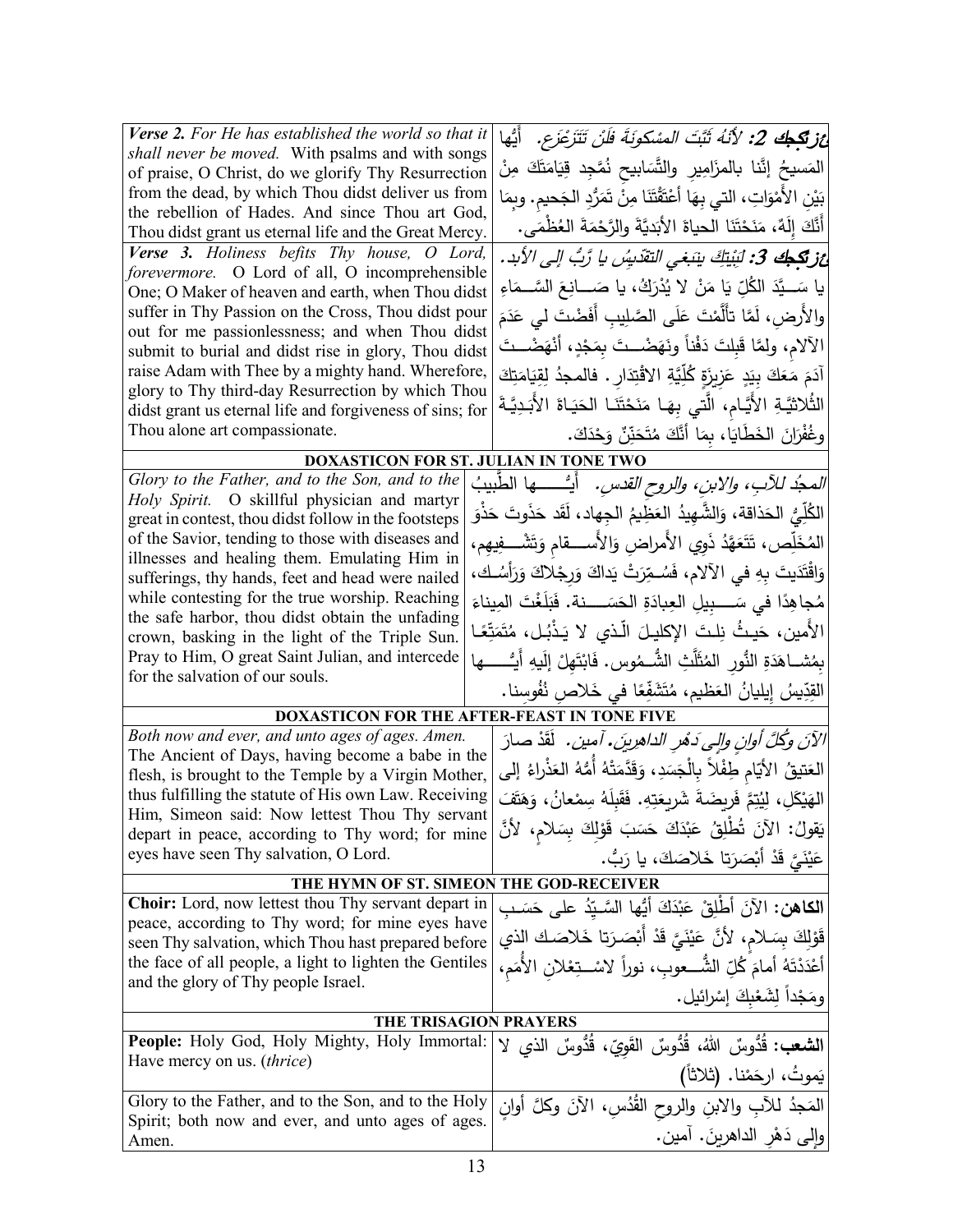| All Holy Trinity, have mercy on us. Lord, cleanse us                                                              | أيُّها الثالوثُ القدوسُ، ارحمْنا. يا ربُّ اغْفُرْ خَطايانا.                      |  |
|-------------------------------------------------------------------------------------------------------------------|----------------------------------------------------------------------------------|--|
| from our sins. Master, pardon our iniquities. Holy<br>God visit and heal our infirmities, for Thy Name's          | يا سيّد تَجاوزْ عَنْ سَيّئاتِنا. يا قُدّوسُ اطّلِعْ واشْفِ                       |  |
| sake.                                                                                                             | أمْراضَنا، مِنْ أَجْلِ اسْمِكَ.                                                  |  |
| Lord, have mercy. (thrice)                                                                                        | يا ربُ ارْحَم. (ثلاثاً)                                                          |  |
| Glory to the Father, and to the Son, and to the Holy                                                              | المَجدُ للآبِ والابنِ والروح القُدُسِ، الآنَ وكلَّ أَوان                         |  |
| Spirit; both now and ever, and unto ages of ages.<br>Amen.                                                        | وإلى دهر الداهرينَ. آمين.                                                        |  |
| Our Father, Who art in heaven, hallowed be                                                                        |                                                                                  |  |
| Thy Name. Thy kingdom come; Thy will be                                                                           | أبانا الذي في السَّــماواتِ، لِيتقدَّس اســمُكَ، ليأتِ مَلَكوتُك،                |  |
| done on earth as it is in heaven. Give us this                                                                    | لِتَكُنْ مشــيئَتُكَ كَمَا في السَّــماءِ كذلِكَ على الأرض، خُبْزَنا             |  |
| day our daily bread; and forgive us our                                                                           | الجَوْهَرِيّ أَعْطِنَا اليومَ، واتْرُكْ لَنَا ما علَيْنا، كما نَترُكُ نَحْنُ     |  |
| trespasses, as we forgive those who trespass<br>against us, and lead us not into temptation, but                  | لِمَنْ لَنا عَلَيْهِ، ولا تُذْخِلْنَا في تَجْرِبِةٍ، لكن نَجِّنَا مِنَ الشريرِ . |  |
| deliver us from evil.                                                                                             |                                                                                  |  |
| Priest: For thine is the kingdom, and the power,                                                                  | الكاهن: لأنَّ لَكَ المُلْكَ، والقُوَّةَ، والمَجْدَ، أيُّها الآبُ والإبنُ         |  |
| and the glory, of the Father, and of the Son, and                                                                 |                                                                                  |  |
| of the Holy Spirit, now and ever and unto ages                                                                    | والروحُ القُدُسُ، الأَنَ وكلَّ أُوانِ وإِلَى دهرِ الداهرينِ.                     |  |
| of ages.                                                                                                          |                                                                                  |  |
| Choir: Amen.                                                                                                      | ا <b>لجوقة:</b> آمين.                                                            |  |
|                                                                                                                   | <b>RESURRECTIONAL APOLYTIKION IN TONE EIGHT</b>                                  |  |
| From the heights Thou didst descend, O compassionate                                                              | انْحَدَرْتَ مِنَ العُلوِّ يا مُتَحَنِّن، وقَبِلْتَ الدَّفْنَ ذا                  |  |
| One, and Thou didst submit to the three-day burial, that<br>Thou might deliver us from passion; Thou art our life | الثُّلاثَةِ الأيام، لِكَيْ تُعْتِقَنا مِنَ الآلام، فَيا حَياتَنا                 |  |
| and our Resurrection, O Lord, glory to Thee.                                                                      | وقيامَتَنَا، يا رَبُّ المَجْدُ لَك.                                              |  |
|                                                                                                                   |                                                                                  |  |
| Glory to the Father, and to the Son, and to the Holy                                                              | APOLYTIKION FOR ST. JULIAN OF HOMS IN TONE THREE                                 |  |
| Spirit. O holy passion-bearer and healing physician                                                               | <i>التَعجُّد للآبِ والابنِ والروحِ القُدُسِ.</i> أيُّها القِدِّيسُ               |  |
| Julian, intercede with the merciful God that He grant                                                             | اللابِسُ الجِهاد، وَالطَّبِيبُ الشَّافي إِيليان، تشفع إلى                        |  |
| unto our souls forgiveness of sins.                                                                               | الإِلهِ الرَّحيمِ، أَنْ يُنْعِمَ بِغُفرانِ الزَّلِأَتِ لِنُفُوسِنا.              |  |
|                                                                                                                   | APOLYTIKION OF THE PRESENTATION OF CHRIST IN TONE ONE                            |  |
| Both now and ever, and unto ages of ages. Amen.                                                                   | الآنَ وكُلَّ أُولِن والى دَهْرِ الداهرِينِ . آمين .    إفْرَحى                   |  |
| Rejoice, O Virgin Theotokos, full of grace, for from                                                              | يا والدَةَ الإلهِ العَذراءَ ، المُمْتَلِئةَ نِعْمَةً، لأَنَّ مِنْكِ أَشْرَقَ     |  |
| thee arose the Sun of justice, Christ our God, lighting<br>those who are in darkness. Rejoice and be glad, O      |                                                                                  |  |
| righteous elder, carrying in thine arms the Deliverer                                                             | شَمْسُ العَدْلِ المَسيحُ إلهُنا، مُنيراً لِلذينَ في الظُّلام.                    |  |
| of our souls, Who granteth us Resurrection.                                                                       | سُرَّ  وابْتَهجْ  أنتَ  أَيُّها  الشَّيْخُ  الصِدِّيقُ،  حامِلاً  على            |  |
|                                                                                                                   | ذِراعَيْكَ الْمُعْتِقَ نُفُوسَنا، والمانِحَ لَنا القِيامَة.                      |  |
| <b>THE DISMISSAL</b>                                                                                              |                                                                                  |  |
| Deacon: Wisdom!                                                                                                   | ا <b>لشماس:</b> حِكْمَةٌ.                                                        |  |
| <b>Choir:</b> Father, bless!                                                                                      | ا <b>لجوقة:</b> بارك يا أب.                                                      |  |
| <b>Priest:</b> Christ our God, the Existing One, is blessed,                                                      | ا <b>لكاهن:</b> المَسيحُ إلهُنا، الذي هو مُبارَكٌ كُلَّ حينِ،                    |  |
| always, now and ever, and unto ages of ages.                                                                      | الآنَ وكلَّ أُوانِ وإلى دهرِ الداهرين.                                           |  |
| <b>Choir:</b> Amen. Preserve, O God, the holy Orthodox                                                            | ا <b>لجوقة:</b> آمين. لِيُوَطِّدِ الرَّبُّ الإِلهُ الإِيمانَ المُسْتَقيمَ        |  |
| faith and all Orthodox Christians, unto ages of ages.                                                             |                                                                                  |  |
| Amen.                                                                                                             | الرأي، مَعَ جَميع المَسيحيينَ الأَرْثوذُكُسيين، آمين.                            |  |